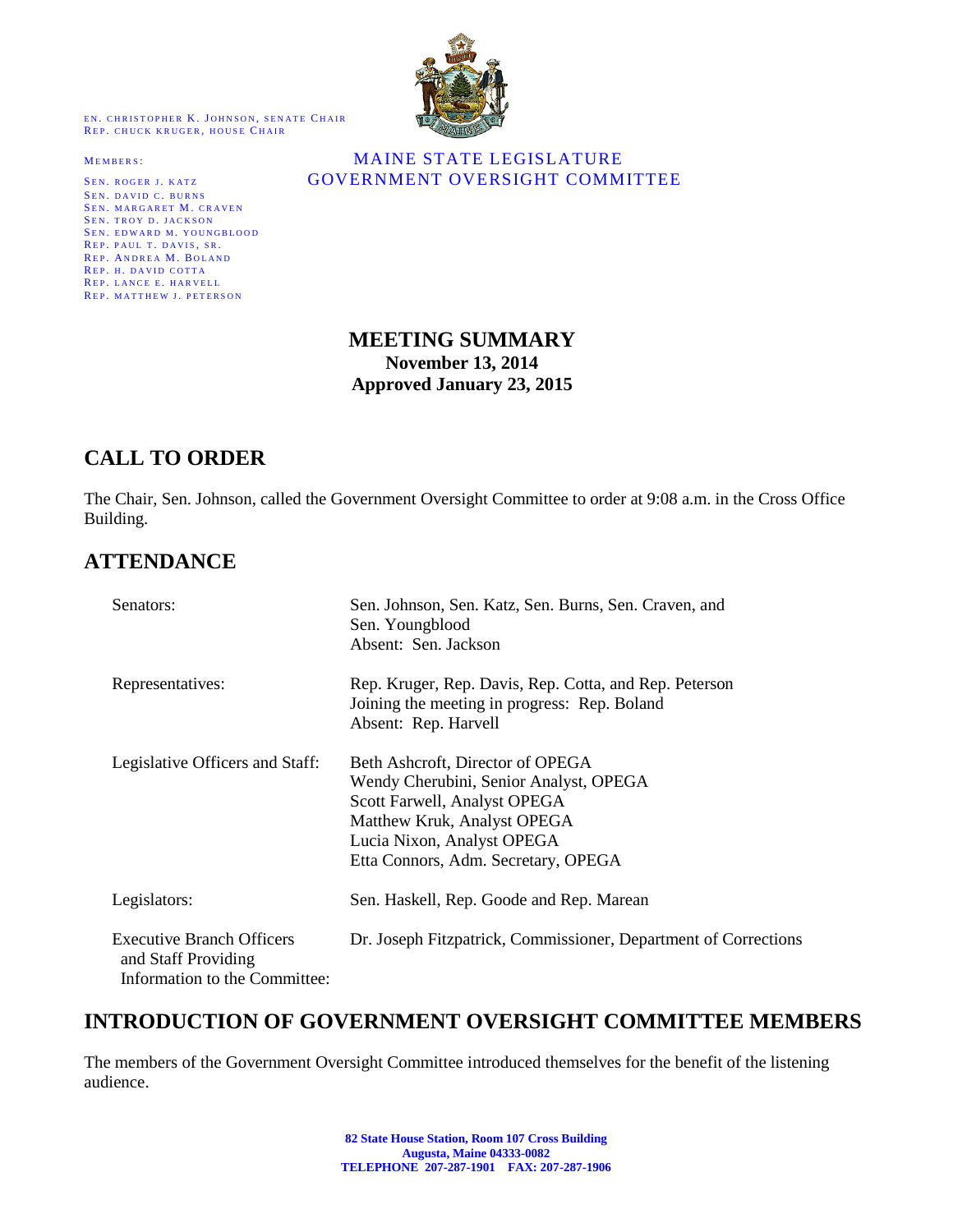## **SUMMARY OF THE SEPTEMBER 24, 2014 GOC MEETING**

**Motion:** That the GOC approves the Summary of the September 24, 2014 meeting as written. (Motion by Chair Kruger, second by Rep. Cotta, unanimous vote 10-0.)

### **NEW BUSINESS**

#### • **Presentation of Information Brief on OPEGA's Follow-up Review of Health Care in the Corrections System**

Director Ashcroft presented the Information Brief on OPEGA's Follow-up Review of Health Care in the Corrections System. She thanked OPEGA Analysts Matthew Kruk and Scott Farwell for their work on the review.

Sen. Craven asked if there were accommodations for people who may have developmental delays and are not aware of when they should be returning their card to request a refill of the Keep on Person medications. Director Ashcroft said instead of a pill bottle the prisoner has a blister pack and the final strip is bright red so is a visual indication of when the refill should be requested.

Chair Johnson noted that there was a concern about how health care staff treated prisoners and asked if that was still a problem and whether there were appropriate controls in place. Director Ashcroft said OPEGA did inquire of the health care vendor how they monitor the professionalism and bedside manner of their staff and what route a prisoner has to complain. She said basically it is the same thing as watching the performance of any of your staff. Mr. Kruk said they have prisoner satisfaction cards and surveys and the prisoner has the option of filling one out at the end of his/her visit with medical staff. The card is anonymous and routed back to the Health Services Administer at the Facility so there is oversight of whether interactions are going poorly. He said CCS, the health care vendor, has a vested interest in making sure prisoners are treated well and sometimes CCS even has a third person present during a prisoner's medical appointment to gauge that.

Sen. Katz asked what process was in place should a prisoner be unhappy with their treatment and felt they were not treated well. What options are available, other than the survey card, to make a complaint and what process is there to deal with it. Mr. Kruk said a prisoner can go through the grievance process which is routed through the Department of Corrections (DOC) who would address it with the contractor. Director Ashcroft noted that OPEGA saw documentation showing in addition to the provider on staff at the institution, there were times when the Regional Medical Director also did an assessment, or gave a second opinion. The prisoner can continue to put in sick call slips through the normal sick call process and there is also an informal complaint process. The informal complaint process includes DOC's Health Care Coordinator Kim Robbins who receives and reviews the prisoners' complaints directly and works with the providers to address them. Should that process not satisfy the prisoner, there is the grievance process described by Mr. Kruk. Director Ashcroft said there are at least 3 avenues for a prisoner to internally get their situation resolved.

Rep. Boland asked if there is a note made in the record as to why CCS did not follow a recommendation of an outside specialist. Director Ashcroft said OPEGA did specifically see that outside providers' results and their recommendations are in the medical records, as is the discussion and notes about what the CCS provider determined would be done for treatment.

Chair Johnson asked if there was any occasion for examining whether the policies in the Correctional System should be revised when there are considerations raised by what outside experts are recommending versus what the policy allows. Director Ashcroft gave the example of a prisoner having surgery and the surgeon would prescribe an opiate pain medication for a particular course, but that is not going to happen in the prison environment. They might get the opiate for acute pain for a day or two and then they would be moved to some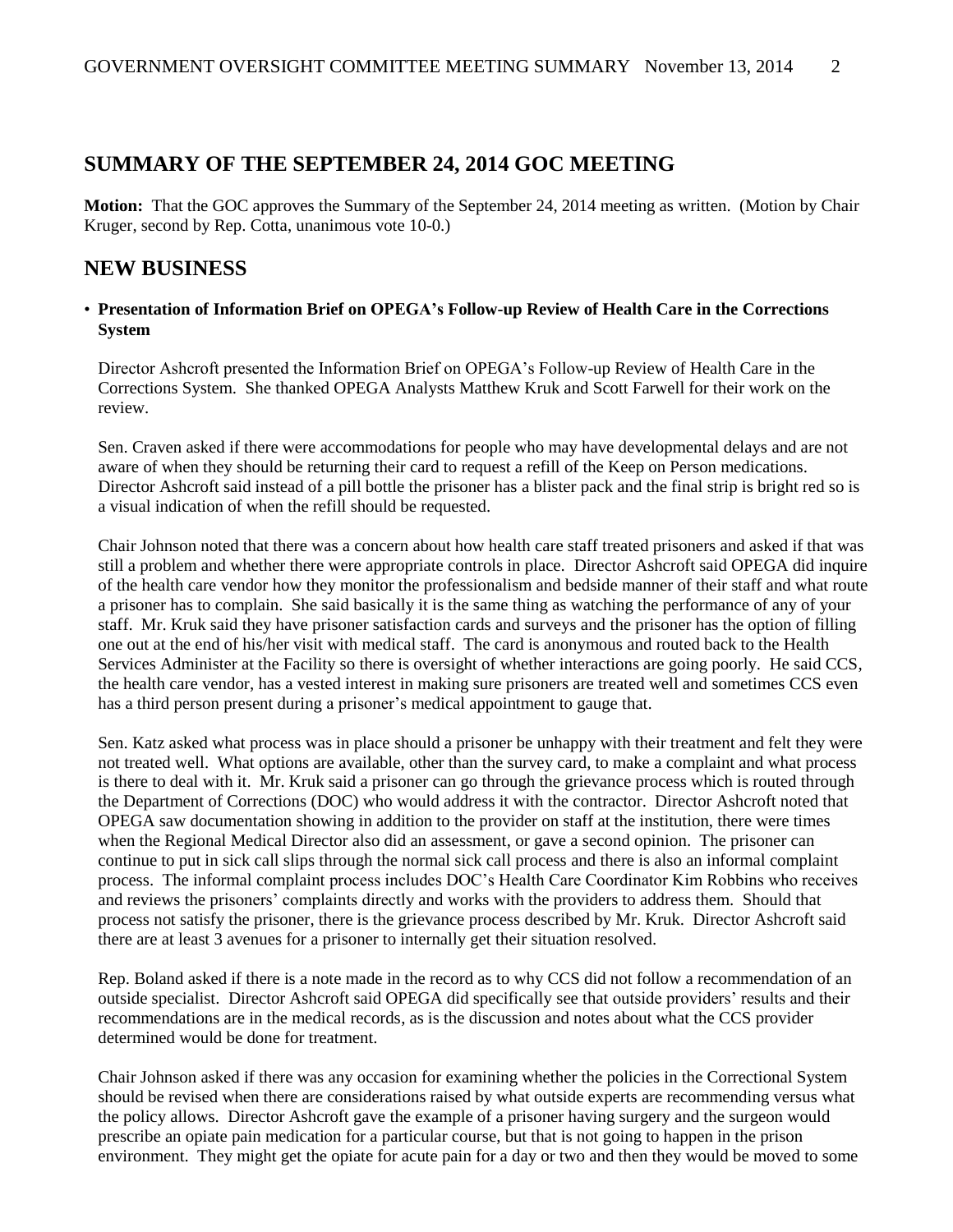other non-opiate pain medication. She said any determination made of whether the policy deserves to be revised would have to be a discussion for DOC because it is about managing costs and providing adequate care, etc.

Director Ashcroft said it was the GOC's decision whether they wanted to have a public comment period at a later meeting, but staff from DOC were at the meeting and could respond to the Committee's questions.

Sen. Craven said she would like the opportunity to ask a question of Dr. Fitzpatrick.

Chair Johnson asked if the members of the Committee were interested in hearing from DOC. They were.

Chair Johnson recognized Commissioner Fitzpatrick.

Sen. Craven asked how many people served by DOC might be eligible for nursing home care and is the Department talking actively about transferring people into nursing homes. Commissioner Fitzpatrick said it is an area that DOC is looking at, but it is a complicated question because there is a medical side and custody or security side. He believes they all recognize that they have an aging population and a very fragile medical population. The individuals housed within the prison system typically become fragile and frail at a younger age. There is a medical acuity that exists and is increasing. He said there is also the security side so to adequately answer Sen. Craven's question they would have to sit down, look at the population, look at who might qualify medically and what their security risks were, what their ability is, not just to re-enact the crime that got them sent to prison, but what risk do they pose to the community if placed in a nursing home.

Commissioner Fitzpatrick said DOC looked very strategically last year at an interim step and plans to bring it back before the upcoming legislative session. That step is to create a specialized level of care and housing for individuals who are in that situation. The DOC is currently working on updating the design of the Windham facility to include the creation of a secured housing setting that cares for the aging prison population. That plan was brought to the Legislature last year, did not make it out of Committee, but DOC is planning to bring it back to the Legislature this year and is working with SMRT out of Portland to make sure the design and figures stay current. DOC had a lot of support for the plan last year, but for various reasons it did not come out of Committee. Commissioner Fitzpatrick said DOC could also use release to the community as an option going forward once they figure out the balance between the medical acuity and the security risk.

Sen. Craven noted that when people are released into the community for medical care the State is able to draw dollars to provide care for them.

Sen. Burns asked if a nursing facility could refuse to accept a prisoner. Commissioner Fitzpatrick said yes, it is within their purview who they accept as clients.

Sen. Burns asked if a prisoner was transferred to a nursing facility would DOC provide any level of supervision. The Commissioner said there would not be any level of supervision from DOC and that is why the risk to the community becomes a critical factor.

Sen. Burns referred to OPEGA's recommendation that DOC share a prisoner's medical records with an advocacy group and asked if DOC could look at that by a case-by-case basis. Commissioner Fitzpatrick said they could and with medical releases they are able to share information. If they do not have a medical release, DOC cannot violate confidentiality so cannot give specifics. A process for release of information is already in place, but often times what DOC finds themselves in the middle of is the individuals making the complaints to the advocacy groups are unwilling to share their specific information.

Chair Johnson wanted to clarify that DOC has in place the preference for seeking authorization in the instances they think there is inaccurate information and actively seeking authorization from inmates to release their information to advocacy groups when DOC believes their claim is based on inaccurate information. The Commissioner said it would be the advocates asking for the release and getting the prisoner to sign it. Chair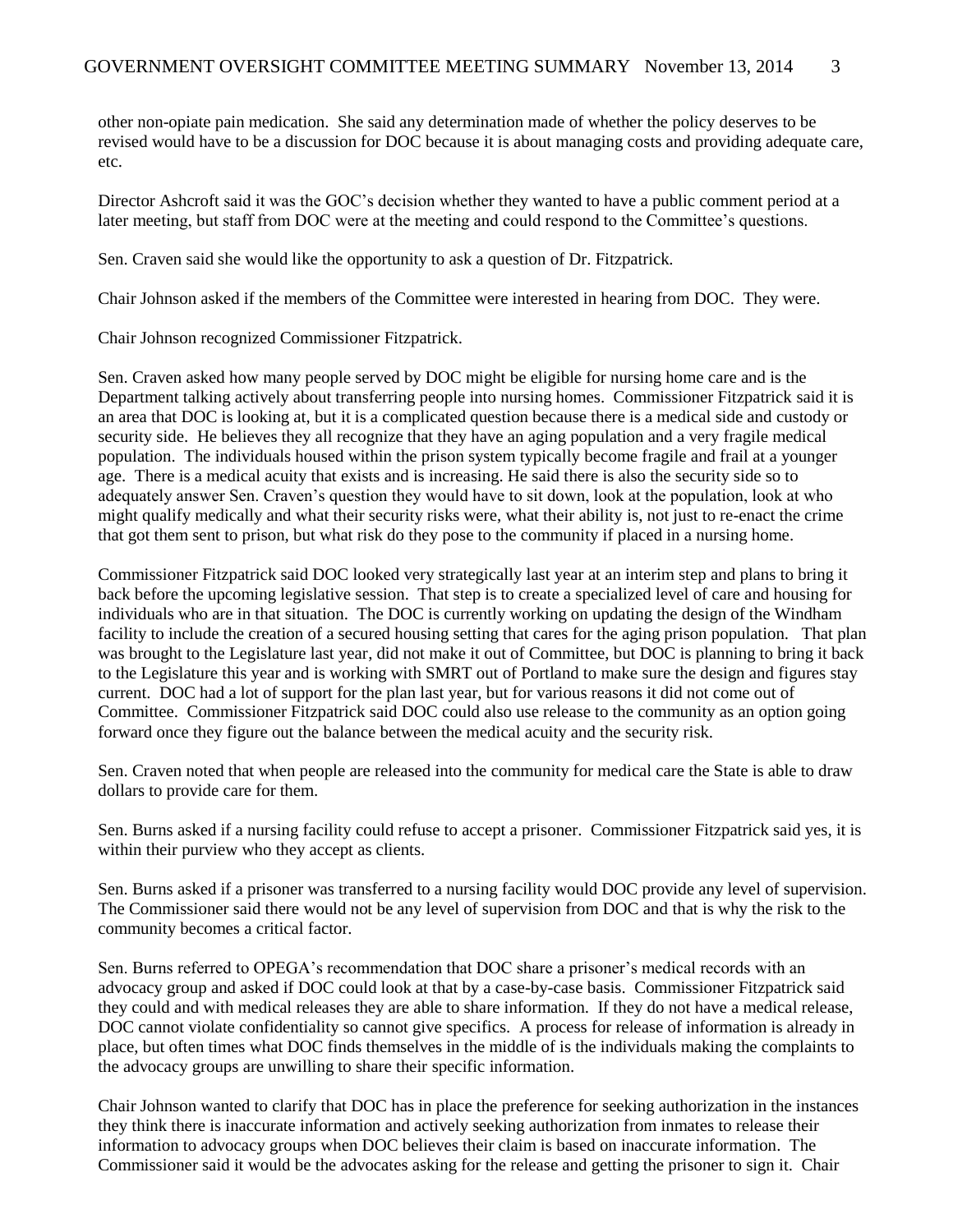Johnson said the difficulty with that, and suspects the reason for OPEGA's recommendation, is that DOC would be the one who has the medical information and therefore has the judgment that there is inaccurate representation of the circumstances. The advocacy groups are not in a position to have that view. Commissioner Fitzpatrick said DOC did not need to look at whether it is accurate or not and are more than willing to share the information with the advocacy groups, or the Committee, if they have a release of information to do that. Often times the complaints will come forward without specifics. This is the first time that he recalls that DOC actually pushed to get specific prisoners' cases and releases because of the frustration around the vague complaints. Going forward DOC is going to say let's get the specifics and will ask for the name of the case, will get a release of information signed and will investigate it. He thought the advocacy group would want to investigate it themselves and they would have to get a release for themselves.

Commissioner Fitzpatrick said DOC is proud of the work they do and he is proud of the vendor. Over the 21 years that he has been at DOC he has seen many vendors and contracts and said currently DOC is ahead of where they were eight or ten years ago and he is more than willing to review anything to improve the system. The Commissioner has no problem with OPEGA's recommendation on pursuing authorization to release information on specific cases.

Sen. Katz asked the Commissioner to expand on his statement of how much better things are now than a couple of years ago regarding new vendor versus old vendor. Secondly, he said trying to limit care to medically necessary services was to address cost issues and asked how successful that has been. Commissioner Fitzpatrick said in terms of historical versus current if you went back in time DOC had many small contracts in various areas of medical care and it was very challenging to monitor them all. There may have been a contract with a medical vendor in Kansas and they would only fly in when there was a problem. What he sees now from CCS in the last few years is a comprehensive approach to treatment so when they meet every month they discuss the dental work, medical, psychiatry, and mental health. Everything is under one umbrella and there is accountability for all of those services and a coordination and communication that had never existed. The Commissioner said they are trying to stay ahead of the problems instead of reacting to them. Another big difference with this vendor is they are in state and are onsite every day. In response to Sen. Katz's second question Commissioner Fitzpatrick said cost is always an issue within the prison system, particularly because one of the areas talked about was medical acuity and the aging population, the other area has been mental health and probably forty to fifty percent of the prison population are on psychiatric meds. There were costs that needed to be looked at and contained, but said he wanted to be clear, and the vendor knows, that DOC does not compromise care for cost.

The Committee thanked Commissioner Fitzpatrick for providing information and answering members' questions.

Director Ashcroft said typically at the presentation of an OPEGA report the GOC questions OPEGA and the agency. Hearing from others interested in speaking usually comes during the public comment period, but since this is the last meeting of this Committee they might want to hear from the public at this meeting. She suggested that if the Committee wanted to hear from the public the GOC should move out of the presentation phase of the Report and move into a public comment period.

Chair Johnson asked the Committee if they wanted to hear from people in attendance who would like to speak on OPEGA's Report. Members of the Committee said they would.

Chair Johnson said because of the microphone problems the meeting was being moved to the Education Committee Room.

### **RECESS**

Chair Johnson recessed the Government Oversight Committee at 10:28 a.m.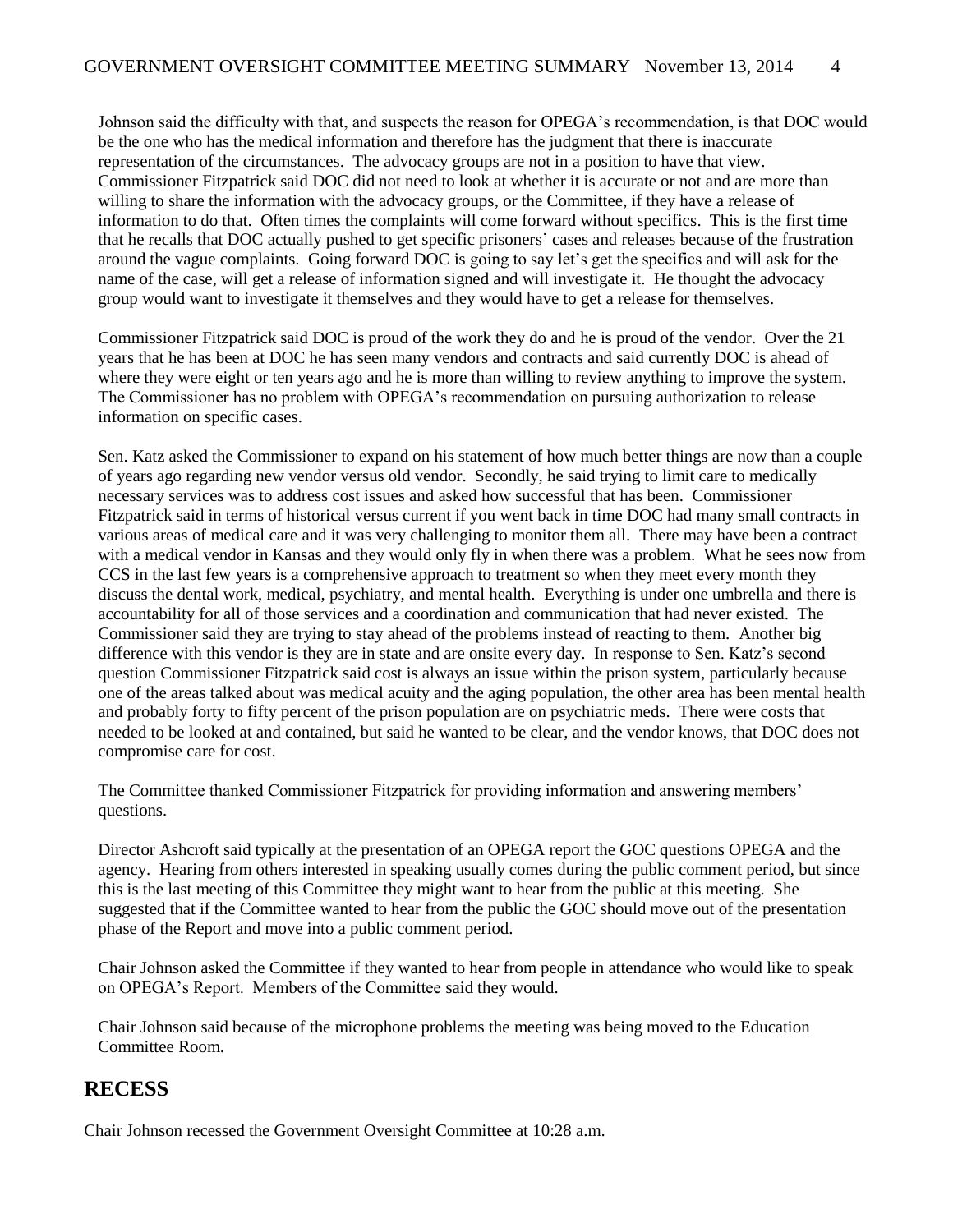### **RECONVENED**

The Chair reconvened the meeting at 10:35 a.m.

The GOC continued the discussion on the Information Brief on OPEGA's Follow-up Review of Health Care in the Corrections System with comments from the public.

The following is a summary of those who spoke and the GOC's questions. None provided written comments of their testimony.

**Jim Schatz** is a former legislator, currently the President of the MPAC Board, a selectman for the town of Blue Hill for over twenty years, a Board member of the Blue Hill Memorial Hospital for ten years. He has a Masters in Correctional Administration. He said he is not an expert, but is familiar with the issues they all deal with regarding medical care in the corrections systems. Mr. Schatz said he was concerned, and slightly disappointed, in terms of the findings in OPEGA's Report because in the role that he played, both as a legislator and with MPAC, he is certain that many of the issues prisoners have had with the health system, as it is applied in the prison, are valid. He said using the medical records as the documentation to sustain, or validate, whether there are concerns probably is not the best way to go, but is practical. He said the findings deserve, and probably need to have, more scrutiny both from the public level and legislative level, as well as internally from the DOC Administration. He hopes there will be some effort put forward to assure that happens because it is a very important part of the treatment in Maine. Individuals in the prison are not going to be any better when they are released so they need to be taken care of while they are in prison and it needs to be done in the best way possible.

Mr. Schatz compared the \$35 million budget of the Blue Hill Hospital serving a population of approximately 15,000 people with the \$20 million contract a year DOC has with CCS. He said the comparison is not an applefor-apple, but it is not an inexpensive contract. Many CCS people who deliver the services are now residents, but the firm is outside the State of Maine and said it might be time to consider looking at other health care systems that are generating within the State as a source for the health care within Maine's institutions who would be able to identify and start serving people as they enter the system and continue after they leave the system in the various communities.

Mr. Schatz believes there was more credibility in the complaints reviewed than what was revealed. He did not want to get too critical of OPEGA's findings because it was a difficult task, but he is.

Rep. Boland asked if Mr. Schatz was suggesting that hospitals in the communities would be a resource for the care in prisons. Mr. Schatz said not exactly. He thinks at some point there is going to be three health care systems operating in the State and that those systems have the ability to mobilize health care extending into the prisons. He was not suggesting that a private hospital itself be accommodating that. Mr. Schatz said he has talked with the Eastern Maine Health Care System about whether they would be interested in approaching the State at some point in time when CCS's contract is up in a couple of years. He thinks it is a system that has merit going forward.

**Joseph Jackson,** Coordinator, Maine Prison Advocacy Coalition, (MPAC). Mr. Jackson said he is not disappointed about the findings in OPEGA's Report, but does not understand some of the terminology used in the Report. He asked what medically necessary means and what is a timely response when sometimes people wait a week. What does it mean to be able to function within a prison environment and what ability do you have to have to be able to do that. The prisoner may be a paraplegic or mentally ill can he function within the prison environment. Mr. Jackson was concerned when outside specialists are used. The reason outside specialists are used is because of the prisoner's medical condition. He did not disagree with OPEGA's finding that DOC and CCS do have medical authority. What concerns him is when the prisoner goes to an outside medical specialist because of the seriousness of their condition and then CCS not following the treatment recommendations of the specialist. Mr. Jackson said it is within the policy of CCS to directly oversee and manage health care and if they could have made the medical recommendations, why send the person to a specialist.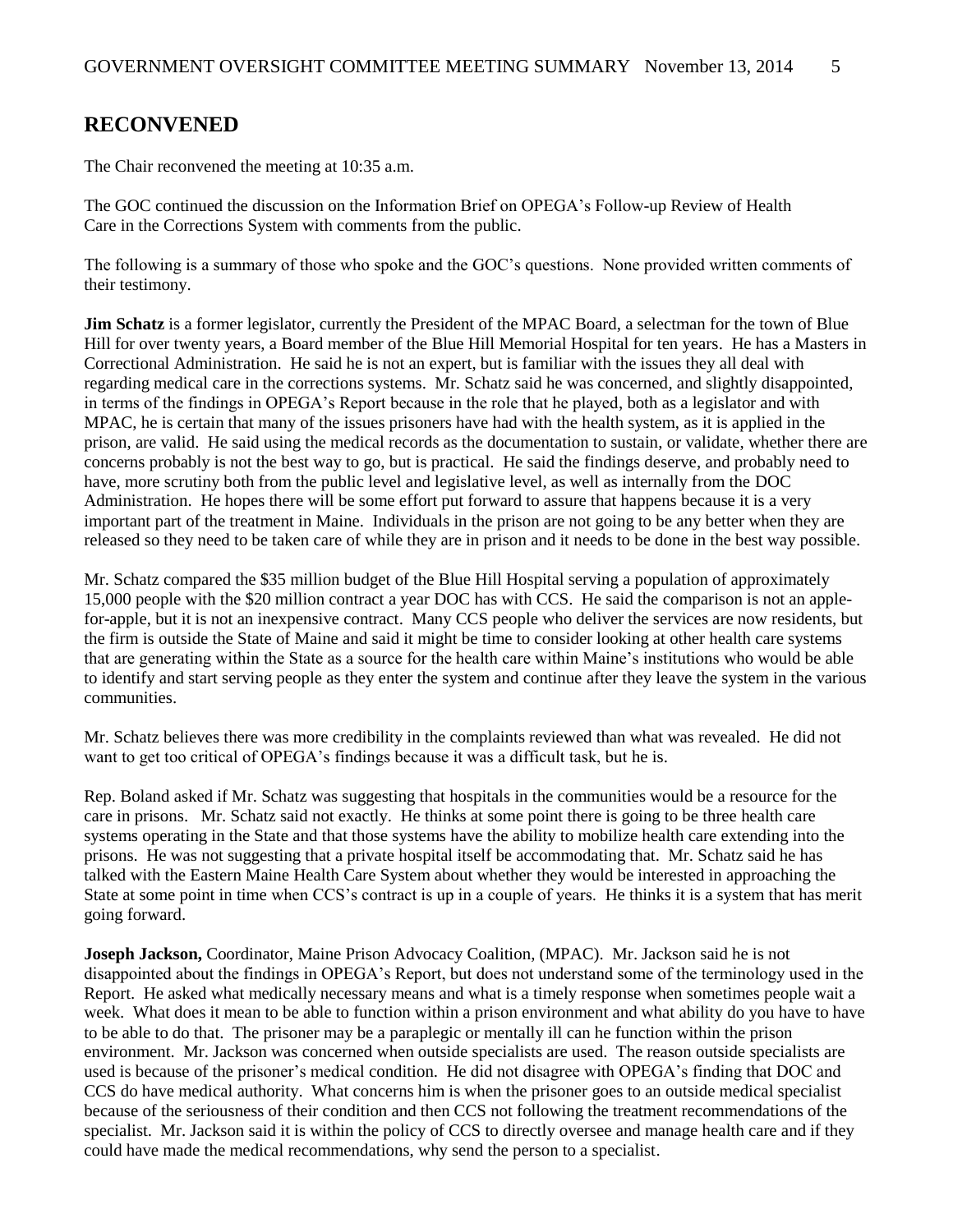Mr. Jackson said he has heard CCS and the DOC say there are two types of medical services. There are medical services for people inside and a medical service for the people outside. The people inside a prison have the same medical conditions as people outside of prisons and he does not understand why there would be different ways for the medical treatment of prisoners.

Mr. Jackson referred to the Commissioner's statement of not being in the business of not treating conditions, but can't treat medically unnecessary conditions. He did not know what medically unnecessary conditions are.

Sen. Katz noted a few of his personal healthcare experiences regarding a physician's referral to a specialist and the length of time it took to be seen by the specialist and then being told by the health insurance company that, although a treatment had been recommended by a doctor, it was not medically necessary and would not be covered. He said the issue for him is whether the folks in the prison are receiving medically necessary care, not better than everyone else, but something comparable to what everyone receives. Sen. Katz said the complaints raised by Mr. Jackson are complaints that the Insurance and Financial Services Committee hears all the time about insurance companies being difficult to deal with. Mr. Jackson said he thinks there would be a big distinction between medically necessary within the prison setting and medically unnecessary in the public and, when looked at, would be drastically different.

Chair Johnson asked if there were others at the meeting who wished to talk regarding OPEGA's Information Brief. Hearing no response, the Chair closed the public comment period. He noted that the 127<sup>th</sup> GOC could decide in January whether to hold a formal public comment period.

Director Ashcroft said staff from DOC and CCS were present if the Committee had questions for either. GOC members said they did have questions they wanted to ask.

Chair Johnson recognized Robert Clinton, MD, Regional Medical Director, Correct Care Solutions with the Maine Department of Corrections.

Rep. Cotta asked if there were two different standards of care as stated by Mr. Jackson and how does CCS determine medically necessary. Dr. Clinton said in correctional medicine there is a legal aspect that occurred in the 1970s when the Supreme Court reviewed the case of *Estelle v. Gamble.* The outcome of that case was that in Corrections the patients receive medically necessary care for serious medical conditions. A serious medical condition would be somebody possibly losing their life, loss of a limb, or difficulty in their functioning. If somebody wants a lump removed that is not medically serious, there is no reason to remove a lump, if someone is able to function well within the correctional facility then there is no reason to do something that someone may want to have done, but does not need to have done.

Sen. Craven asked how CCS makes the distinction between someone being cranky and complaining just to make their life miserable and actually has a lump that needs to be removed. Dr. Clinton gave an example of a patient he saw who was upset with the care provided by one of the practitioners. The practitioner examined the lump that the patient had, made the appropriate diagnosis and determined it was a benign lump. The patient was not satisfied with the result of that examination so he went to see the patient. He determined it was a benign lump and told the patient he did not have cancer and did not need to be concerned about cancer. Dr. Clinton said that was what separated the initial complaint – the patient did not know what benign meant.

In response to Rep. Cotta's question of two different standards of care, Dr. Clinton said there are many different standards of care because it depends on the community that you live in. It you are living in Boston you are going to get a different level of care than if you live in Aroostook County. In Corrections they have correctional medicine which is the right to a professional medical judgment that ensures appropriate health care staff assess and determine the necessary medical care for the prisoner. Only a provider can make the determination of what is a serious medical condition and what is medically necessary.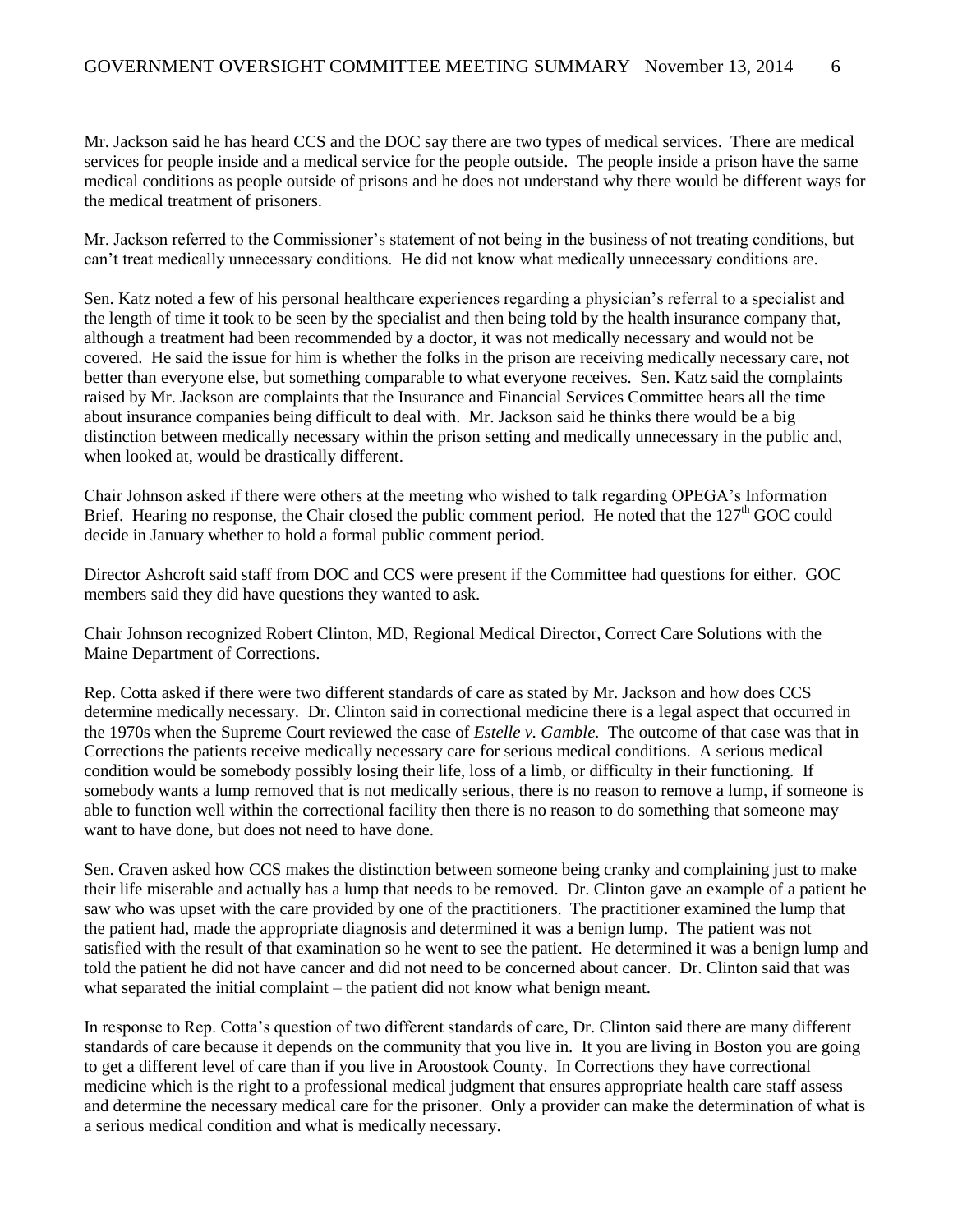Rep. Boland said in the past prisoners use to receive coupons so they could purchase such things as creams or nutrition bars and asked if that was anything CCS would consider as a modification they may want to look at again. Chair Johnson did not think that Rep. Boland's question dealt with the issues in the Information Brief of Health Care in the Correctional Facilities.

Rep. Cotta said inmates probably have an expectation, whether it is real or not, that all medical issues be treated and asked if when situations are presented that are not life threatening, in order to reduce the patient's anxiety, guidance is provided explaining there are over the counter remedies available. Dr. Clinton said he came up the acronym for his providers. RESPECT - realizing energy surrounding patient expectation concerning treatment. He thinks that has gone a long way in their relationship with patients and when you realize what your patient is feeling, you have empathy and you need to have that to provide the care that the patient needs. He said the group providing care to prisoners is providing excellent care and are not indifferent to somebody's complaint.

The GOC thanked Dr. Clinton for the information provided.

Chair Johnson asked if there was any objection to taking items out of order. Hearing none the Committee moved to **Briefing on OPEGA Work to Date on Special Project: Tax Expenditure Review Proposal**.

#### • **Briefing on OPEGA Work to Date on Special Project: Tax Expenditure Review Proposal**

#### - **Goals and Beneficiaries for Tax Expenditures Categorized as Full Evaluation**

Chair Kruger asked the three members of the Taxation Committee's Subcommittee to join the GOC at the Horseshoe.

Sen. Haskell, Rep. Goode and Rep. Marean, introduced themselves.

Director Ashcroft said OPEGA, by direction of Resolve, was working toward putting together a proposal for the Legislature that will go to the Taxation Committee and the Government Oversight Committee with regard to how the Legislature might implement an ongoing review process for tax expenditures. At a previous GOC meeting OPEGA was at a stage where they had identified which of the nearly 200 tax expenditures they would categorize as being eligible for full evaluation, which would be done by OPEGA, or a similar entity with expertise in evaluation, versus those tax expenditure programs that might best fit into an expedited review to be done by the Taxation Committee, where the discussion includes, or starts with, the policy behind why they have the policy that are driving those tax expenditures. Director Ashcroft said OPEGA has offered, and is welcoming, input regarding the draft pieces as they are developed from the GOC, Taxation or any stakeholders that might see something they would like to impart to OPEGA. She said to date they have gotten very little feedback on the initial portion that was presented at a previous GOC meeting.

Director Ashcroft said OPEGA is at another stage in the process and wanted to check in with the GOC and Taxation Committee so they can adjust, if needed, and to again provide stakeholders an opportunity to see where OPEGA is going. She talked about how OPEGA was working to identify legislative intent and goals that were related to the tax expenditure programs that might warrant full evaluation. OPEGA has identified, as best they could from existing statute, legislative histories, or other research that they have done, three items that are on OPEGA's Tax Expenditures spreadsheets. (A copy of the Full Evaluation Tax Expenditures Intent, Goals and Beneficiaries spreadsheet is attached to the Meeting Summary.)

First, the intended beneficiaries of the tax expenditure program is in the column headed "Direct Recipient / Other Beneficiaries". Direct Recipient means the party that directly gets the tax credit, the tax deduction, or the reimbursement payment. Other is the next level of beneficiary where OPEGA saw there was someone else that would be clearly benefiting. They did not try to get as wide as the whole State economy, the larger community, etc. because OPEGA is driving toward parameters they would evaluate and answer questions for the Committee when they got into a full evaluation.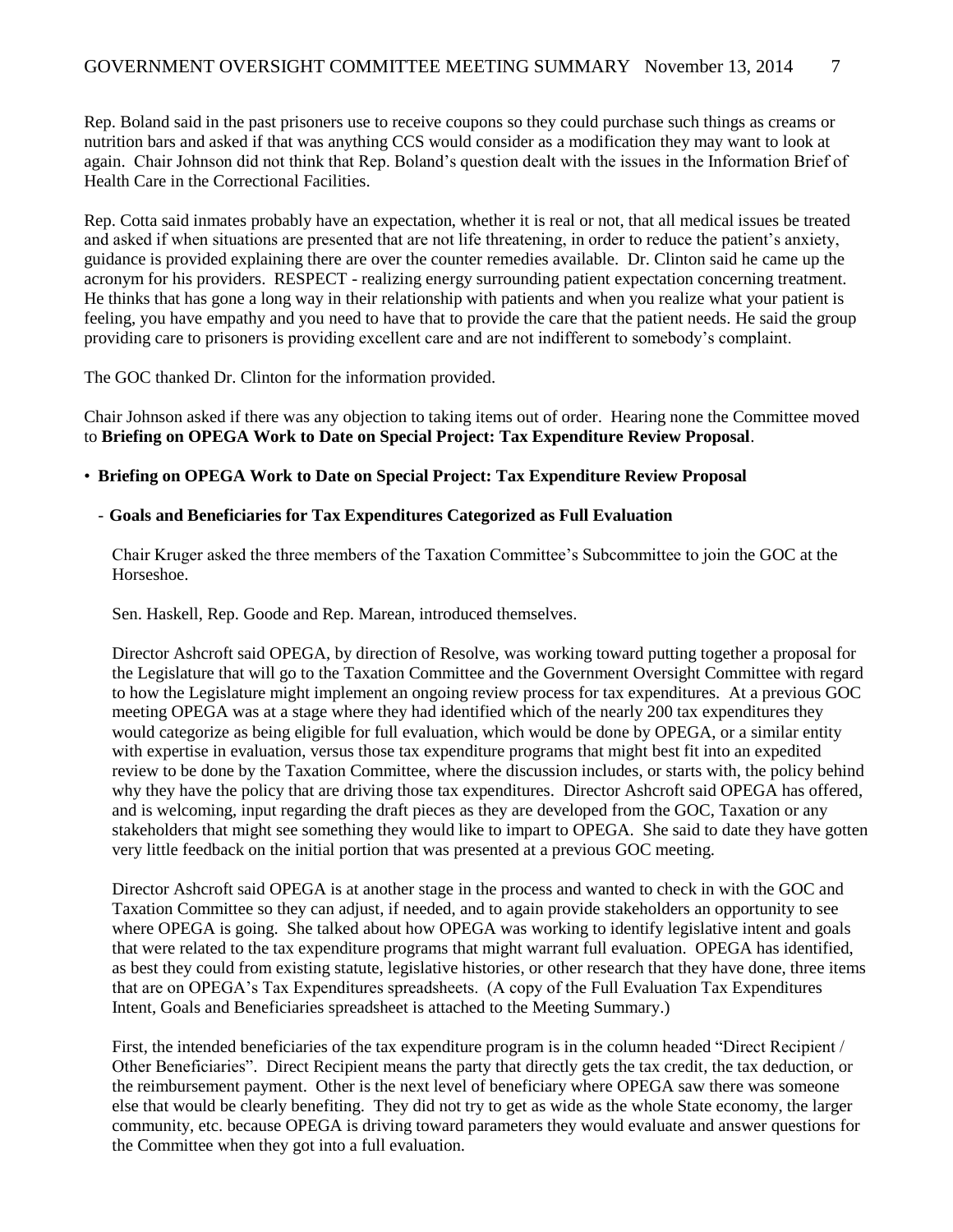The second column is "Intent / Goals" and this would form the underpinning of what OPEGA would be trying to do in an evaluation. It would be to evaluate the success of a tax expenditure in achieving whatever the legislative intent was, or what could be seen, in terms of goals. It has been broken down into two levels of specificity. The broader, general intent listed, for the most part, that has been derived directly from language that is in statute, or that OPEGA could see in a legislative document in the legislative history. She noted that they do not have intent for all of them because OPEGA could not necessarily see what they would clearly recognize as legislative intent specified in any of those documents for some of the expenditures. The goal that is defined for each one is a more specific statement of what the tax expenditure might be trying to achieve. If the goal was not stated explicitly in statute that the goal of this is "X, Y, Z then OPEGA tried to reasonably infer the goal from what else was in statute. For example from the way that the expenditure was structured for the particular criteria for eligibility, or from the way the credit was going to work. Some of the goals are also derived from OPEGA's review of legislative history.

The "Source – Intent / Goals<sup>^"</sup> column indicates where OPEGA drew the intent and goals from and a number of them say "OPEGA Research". Some of the tax expenditures are associated with federal tax expenditures, or credits, and OPEGA referred to the intent or goal of the federal program. Those that say "OPEGA Interpretation" are where OPEGA felt they could reasonably infer from the documents being reviewed what the goal might be. On a couple of the tax expenditures, OPEGA reached out to the agencies that were implementing the program to help understand a little more about what they read in statute, and what the context of that was, to be able to fill out more information about the goal.

Director Ashcroft referred to page 5 noting a couple of tax expenditures' intent and goals are unknown. In those cases OPEGA could not find anything from which they could infer what the intent and goal were, or there may have been multiple and differing intent or goals to choose among so they did not feel comfortable making a distinction. She said for those tax expenditures, OPEGA will be suggesting that somebody in the legislative realm needs to determine what those are so they can then be evaluated.

Director Ashcroft said even when OPEGA could get to a goal statement, not many of them are in a form where they would be able to quantifiable measure whether a goal has been achieved. Many of the goals, for example, are to encourage something, but it does not definitely say to increase something by such-and-such a margin. OPEGA has already begun seeing that when they go to evaluate the programs, unless they can get one step further in the level of detail and identify some measurable objectives, the information OPEGA is going to be able to provide in the evaluation, at least in the first round of them, will likely be data that describes the activity that has gone on, or the trends that are seen as a result of the tax expenditure being in place, rather than to compare results to a particular target. She did not think that many of that type will be found in the first round of evaluation such that OPEGA will be able to give that kind of conclusive quantifiable result.

Director Ashcroft was looking for feedback.

Sen. Burns asked why OPEGA could not say that this particular incentive is to establish 10% more businesses in that particular district. Director Ashcroft said maybe the agencies that are implementing some of the programs have that kind of specificity to their objectives, but OPEGA did not see that spelled out in the legislative intent and it might not have a target that was necessarily being shot for at the time. He asked if OPEGA can do a look back during an evaluation. Director Ashcroft said they can do a look back to say what the trend has been, what the activity has been, "x" businesses moved in, "x" number of new jobs have been created, etc., but not knowing for sure what the Legislature expected for results at the end, they will not be able to bring that final piece into it. She said the Legislature will be looking at what the activity is and asking if it was reasonable. The question for the Legislature would then be, is it what the Legislature thought they were going to see, is that what they want to see, do they want to create a more measurable target, etc.

Sen. Katz did not see included in the tax expenditure information those programs that parrot the federal one and thought it might be helpful to know so Maine would not get out of conformity with the federal tax code. Director Ashcroft said for most of the expenditures OPEGA saw where the purpose was strict conformity to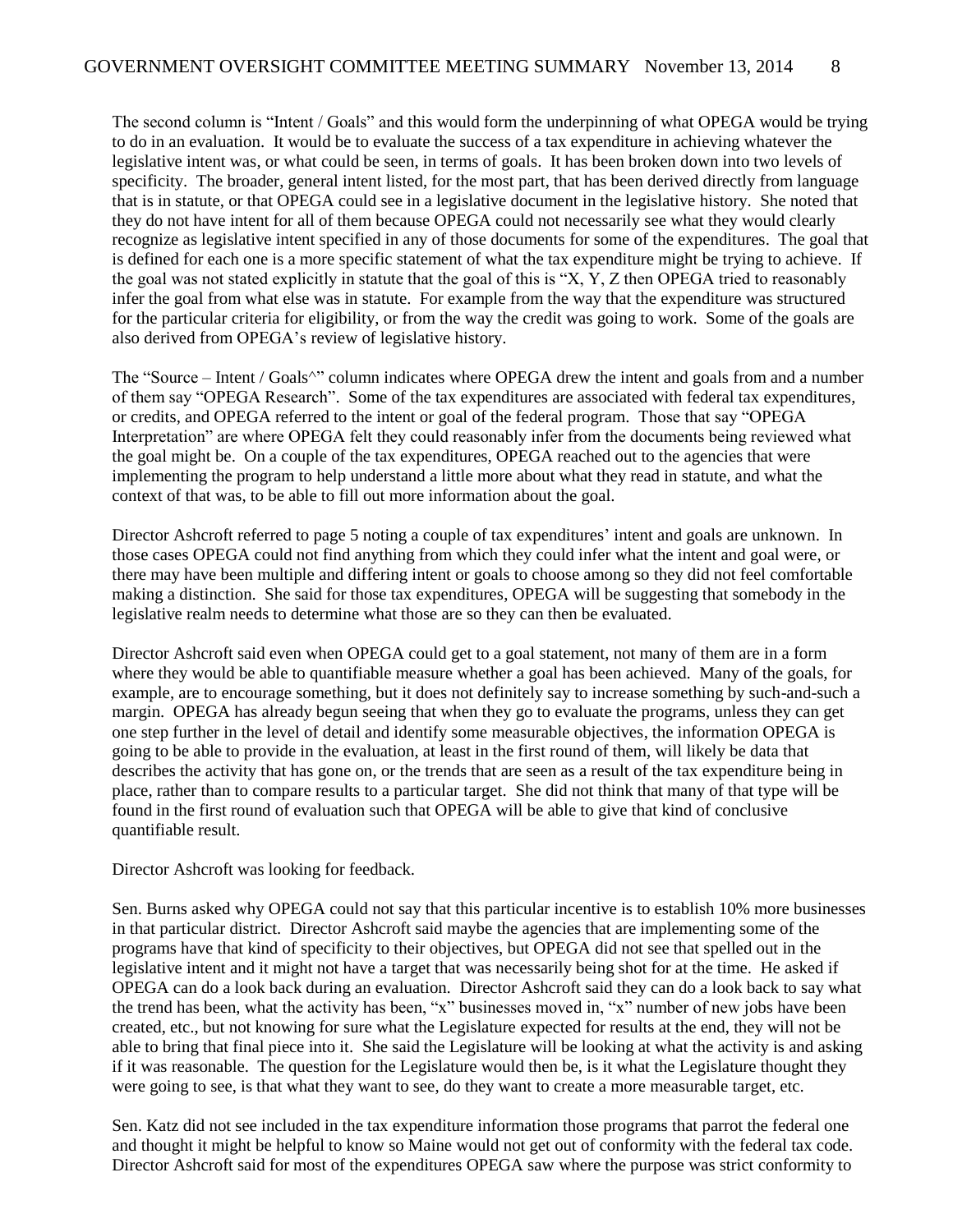the federal code, those tax expenditures ended up in a different category and are not included in the "A" evaluation. She did note that there are some where the State tweaked the expenditures in addition to what the federal program was going for and those are numbers 14 and 17 on the list. Those programs are federal tax expenditures and what OPEGA derived for beneficiaries and intent came from the federal level legislation or regulation as opposed to the State.

Sen. Haskell said, although not included in the information provided for this meeting regarding tax expenditures, what they intend to do is to find out what the cost is. What is the State expending on this program, and is that amount worth the impact that it has, or does not have, and the issue they ran into in the Tax Expenditures Review Committee last summer was that there was no way of knowing whether creating four businesses was worth \$8,000. Yes, no, where, and absent that information is what really drove the Committee to want to begin to dig into this type of information because it might be that it was well worth that money, but absent those two other pieces of information - what did you really get for it and what did it cost – you don't know. She said they were simply anecdotally one-on-one deciding to keep or lose the tax expenditures and that is not the way to balance one against the other. Sen. Haskell thinks those pieces of information are ones that will come out of the report and will inform the question that Sen. Burns had asked about understanding the actual dollar or numeric translations for the programs.

Chair Kruger asked if OPEGA had the dollar amount for the tax programs, and if so, could it be added to the information. Director Ashcroft said they do, but did not include it on these spreadsheets. She said OPEGA now better understands those estimated financial impacts that are reported to the Legislature in the Red Book. Some are on the "A" list right now because the estimated impact was millions of dollars and because of its size it is on the list. What has been subsequently learned is that there has very little activity for some of them, and the estimate is based on what would be the worst case scenario for an impact that could happen in this year if somebody took advantage of the credit, not necessarily that you have actually had the activity at that level. Director Ashcroft thinks there will be some real value for the programs where they have the evaluation process going on, to even just dig into what is that estimate based on. She said the programs that are asterisked on the spreadsheet OPEGA is considering whether, in their final proposal to the Committees, they would move them out of the full evaluation category and put them probably in category "C" for no evaluation similar to the others where there was very low activity.

Director Ashcroft thinks OPEGA will be suggesting to the Taxation Committee that those in category "C" should be talked through to see if there is any question they would want answered about the program. She gave the example of where OPEGA saw no activity in terms of applying for certification for the credit where the beneficiary, the Maine Retirement System, would invest in high risk venture capital funds and should they do that and then they can be certified for a tax credit through FAME. But there has never been any activity in the program. The Retirement System has never applied for the credit so either it is not their policy to invest in high risk venture capital, or they have never been concerned that they are going to take a loss that they need a credit to cover. OPEGA does not know which it is, but the point is that in the Red Book, it has an estimated financial impact of millions of dollars because if they should take the maximum credit, that is what they would get. OPEGA may suggest moving that to category "C" of whether it would be worth evaluating if there is nothing going on, but the Legislature might have questions.

Director Ashcroft noted that wherever it says "OPEGA Interpretation" that means the intent or goal was not found explicitly stated in statute, or in their initial legislative history research, and OPEGA derived it from other elements associated with the expenditure.

Rep. Goode noted that Director Ashcroft mentioned earlier that OPEGA had not received a lot of feedback on the previous tax expenditure program information that was distributed. He did not know if there was an email, or contact, with Julie Jones, or somebody from the Taxation Committee, but if they were entering a new round where they could solicit feedback, he would want the Taxation Committee members to know about it. He said there are members of the public the Taxation Committee notifies about events that the Committee is working on and he thinks they would be interested. Director Ashcroft said OPEGA will follow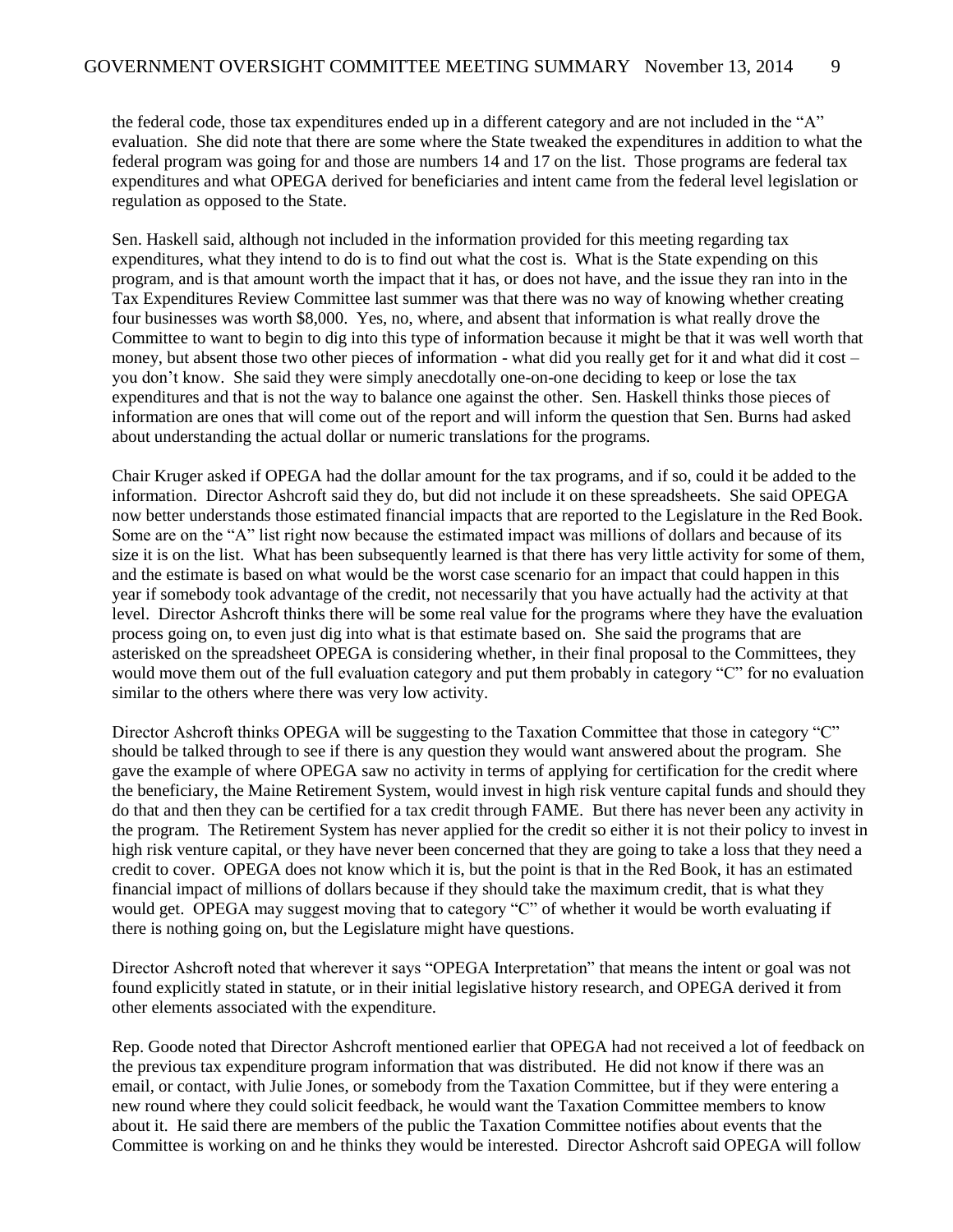the same procedure as last time. She thinks Ms. Jones did send the last document out to the email list, which includes all of the stakeholder groups.

Rep. Goode thinks tax expenditure programs are a lot of work to figure out and he appreciates how much work has been done. He referred to the "Intent / Goals" category, and as Chair Kruger had noted, it would be helpful to have a column for the dollar amount for each program. He also asked if OPEGA has intent and goals for many of the programs, how do you determine if the intent and goals are being met. Director Ashcroft said that is why it is important for OPEGA to get feedback on the current tax expenditure list at this stage because from here they are going to take a look at the next piece of information that is supposed to be included in their proposal to the GOC and Taxation Committee. They will suggest what performance measures might be used to evaluate whether a program is meeting its intent. OPEGA will now look at the goals and again whatever can be seen from details that exist in statute, or in the administration of the program, and will start formulating whatever they think might be reasonable activity level data or performance measures that speak to whether the goals are being met. If there is not a lot of specificity to the goal, OPEGA will have to make some judgments on their own which might be based on what data is available. She is also expecting to draw from resources like PEW, or what other states have used, and a couple of other resources as needed to develop the performance measures. Director Ashcroft said that is OPEGA's next step and why it is important to have feedback on what OPEGA has determined for the programs so far if someone has input to provide and cares to provide it.

Chair Johnson had understood from the previous briefing on tax expenditures that where there is not much available data, not a specific level of performance, but no data on which to make a determination, OPEGA will also be making recommendations on what might be put in place for reporting in order to provide information for future decision-making. Director Ashcroft said that was originally her goal, although not exactly required by the Resolve, but having now seen how time consuming it is to try to understand what is going on in some of the tax expenditures, she is not sure OPEGA will get all the way to making recommendations about where they see data is missing. Right now her goal is to say what kind of performance measures would be appropriate, what kind of data would be needed, what data sources exist and whether the data that is being captured is confidential? Director Ashcroft is not sure they would be getting all the way to saying it doesn't exist and we should establish a certain process for collecting it. Hopefully OPEGA will identify if it is or isn't here, or it is or isn't confidential, should they need to access it, but she is not sure they will have recommendations for setting up data gathering specific protocols for each one of the programs.

Rep. Marean asked if, going forward, OPEGA intended to include the number of years each of the tax expenditures have been in existence. Director Ashcroft said OPEGA does have the date it was established.

Sen. Katz referred back to the data OPEGA would need to gather to be able to tell the Committees whether the programs are working or not, and asked if the Director could discuss that a little more because the members of the business community are concerned that in order for OPEGA to do that they might have to gather confidential data from them that they do not want shared with anyone. He asked if the Director could comment about needing to get as much data as they can in order to know the answer to the questions, but also the need to maintain the privacy and confidentiality of private company records. Director Ashcroft said that is why OPEGA is developing the current proposal to see how it will work. She said what data would be needed derives from what OPEGA would need to draw to come to the conclusions about what impact the program is having. She personally, could not foresee how that might get OPEGA into trade secret kinds of information about any business. But, for example one of the questions OPEGA is potentially supposed to answer for the Legislature is to what degree the intended beneficiaries are the ones who are actually receiving the benefits, and in reverse, do we have any beneficiaries that are getting this that were not intended to be receiving it. For OPEGA to be able to answer that question, they have to know who is getting the credit. If that is something that is considered proprietary and confidential, then OPEGA at least is going to have to know that information even if it cannot be included in OPEGA's public reports. Another example is if OPEGA wanted to tell the Legislature what the trend is in capital investment to a tax expenditure, OPEGA has got to figure out where would they get the capital investment figures. Is it something the State is already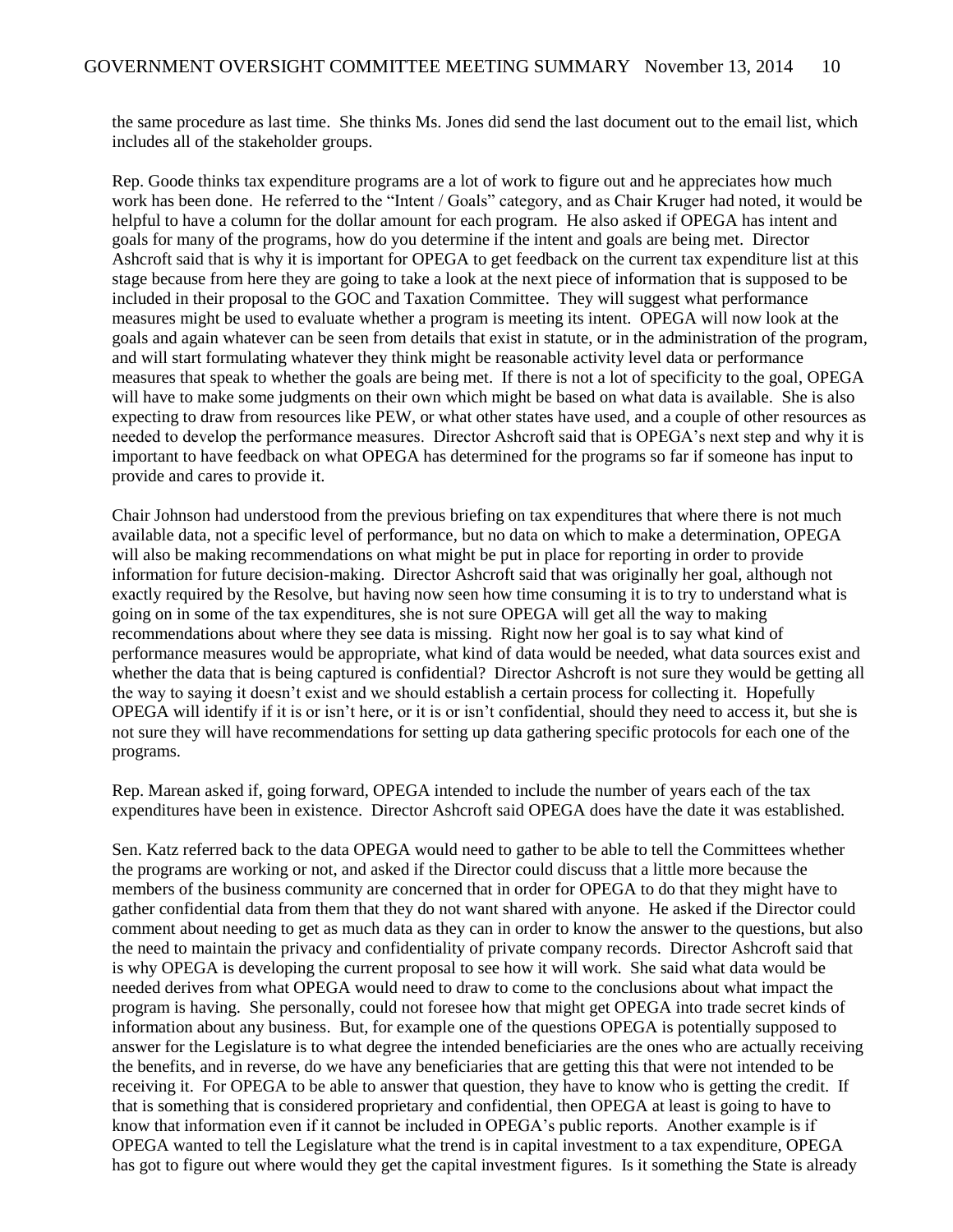collecting that they can draw from and aggregate for the Legislature, or is it something that OPEGA is going to be looking for the businesses to provide. If so, OPEGA goes through its normal process, they hold it confidential and roll it up, but in order for OPEGA to do the analysis in the first place, they might have to look at confidential information.

Chair Kruger said he finds an historical narrative to be helpful and agreed with Rep. Marean that the date is an important column. He knows they are imposing real challenges for OPEGA by trying to get into the history, but he would like to have that information. He thinks a historical narrative is important especially on the top ones, but if it turns out to be a \$50 line item then he is not sure he would take that much time to read it. Director Ashcroft noted that OPEGA was not ready to evaluate the tax expenditures so are not ready to make any judgments. Chair Kruger asked if that was what was coming. Director Ashcroft said that is what would be included in the evaluation OPEGA did. It would be a report back that would have all the context and then they could decide what to do about it. She wanted to, especially for the folks who are concerned about where OPEGA is headed, to make it clear that nobody was going to be making decisions about what is going on with the tax expenditure programs by virtue of OPEGA's spreadsheets. She said OPEGA would be happy to add a couple of columns in the version they send out to stakeholders, but it is not for purposes of having discussions about whether any of the programs have merit or not. It is just getting agreement that this is what we are intending to try to do with the programs so when anyone begins to evaluate them, we all will be starting from the same place. Director Ashcroft said again this information will go in a proposal to the Taxation Committee, and the Taxation Committee will ultimately make a decision about whether it wants to move to the next step of implementing an ongoing legislative review process. Hopefully even if they decide not to, by virtue of having done this exercise, the Legislature will have more information than it had before about some of the programs.

Sen. Haskell said one of the other questions she hoped OPEGA will be able to garner, which is very tough for all legislators, is the "but for" question. She referred to Intent column for the first tax expenditure on OPEGA's list – "To encourage growth of capital investment in the State by overcoming the disincentive created by the high cost of owning business property." She said that would have to assume that a company would not have bought that piece of equipment but for this credit, and in many cases when the company applies for it, they simply have to state that. She hopes that was one of the data points because when the legislature is reviewing it they would be able to determine whether or not the company has indeed given them that. Sen. Haskell said some do and some don't so she thinks it is important to have that in there as well for consideration.

Rep. Cotta said Sen. Haskell's comments were on target regarding the "but for". He suggested, through the GOC to the Taxation Committee, that if you get into one of those nondescript, can't identify the beneficiaries, or quantify and qualify what it is, perhaps it would be an appropriate time to publish that you are considering suspending such programs. He thinks that might bring out the beneficiaries.

Rep. Goode wanted to take note that when the Taxation Committee worked on this in the last Legislature there was lots of concern about this type of issue, but it was tricky to get everybody on the same page around understanding divisional labor between the Taxation Committee and the GOC. As they transition into a new Legislature, he would be happy, as he thinks Rep. Marean and Sen. Haskell would be, to make sure that they are clear around what everybody's roles and responsibilities are and to make sure that everybody is getting a chance to look at and understand the tax expenditure work because it is new and different. He thinks that was one of the trickier parts of working on the issue in the last Legislature.

Sen. Youngblood liked OPEGA's work on tax expenditures and thought it was very important long range work and it will take a while to get all of the issues straightened out. The first round may not be what everyone would like, but he believes the project is heading in the right direction.

Sen. Youngblood referred to the work done in 2001 by Rep. Trahan, Rep. Dunlap and himself for the creation of OPEGA and he hopes that one of the things that comes out of this work is that the Legislative Council begins to look at the value of this type of office and do some things that changes OPEGA's budget to allow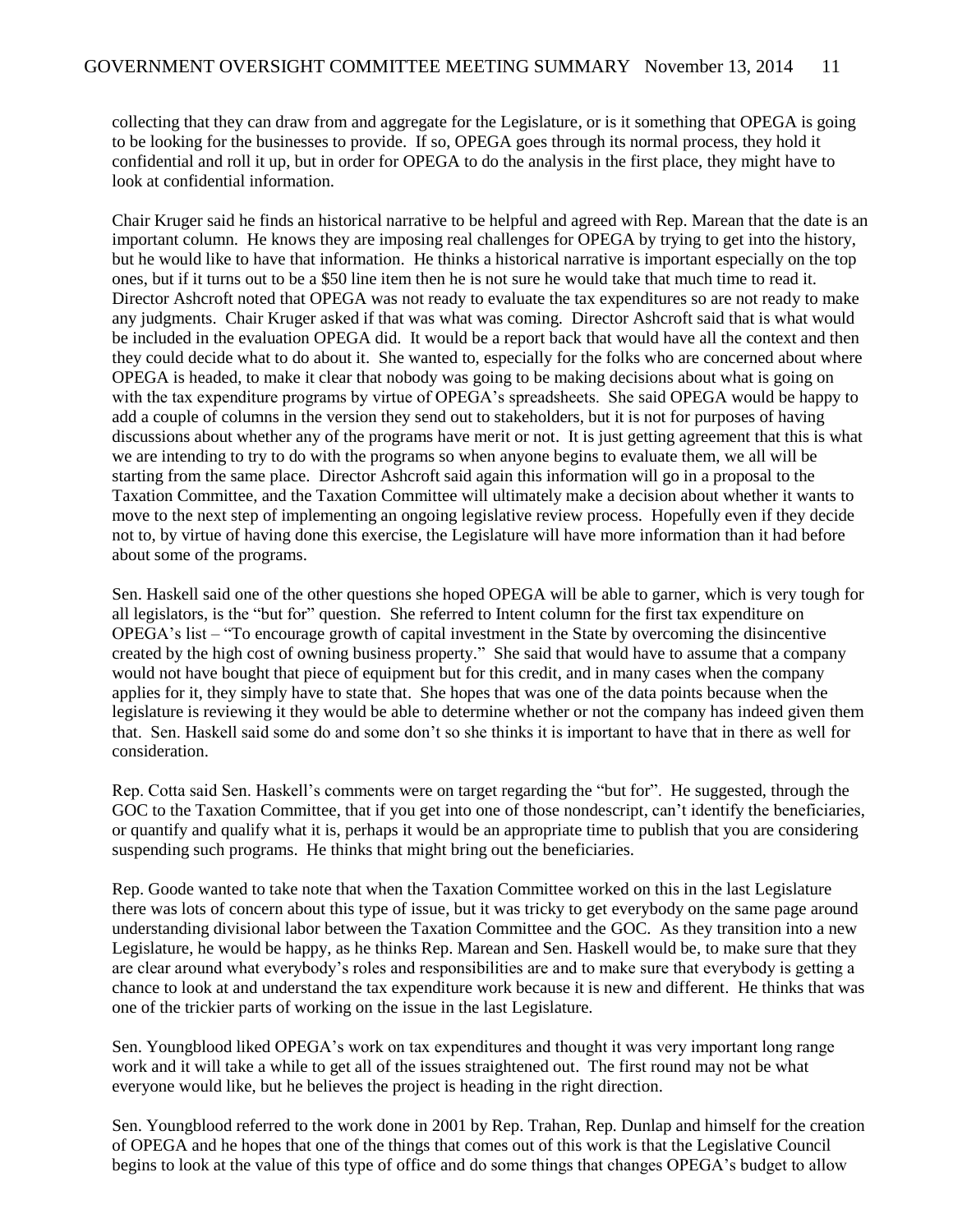them to hire more staff in order to take the tax expenditure review on. He said OPEGA has done an outstanding job with the Government Accountability part of "OPEGA", but have done very little with Program Evaluation part. One of the things that jumped out at them when they researched Florida's OPPAGA Office was in the early 2000s state governments were feeling the effects of lack of income because of the money issues of the 90s. Florida had a huge file from the program evaluation part of their operation that listed \$200 billion dollars of what they thought the Legislature could look at to make cuts. Their staff for the program evaluation part of OPPAGA was as large as their staff for the government accountability part. They evaluated programs and gave the information of the cost for operation of the program. He didn't know how much of that information was used to cover the hole in that State's budget that year, but the dollars were there and put together from an analytical, quantifiable perspective, as opposed to a political perspective.

Sen. Burns asked if OPEGA had the authority to keep proprietary information confidential if need be. Director Ashcroft said OPEGA does keep it confidential just by virtue of their typical process and protection in OPEGA's Statute. The question becomes does OPEGA have access to look at records that are deemed confidential by other statutes and the answer is typically yes. Occasionally they run across a federal program or provision where there are privacy laws and confidentiality pieces that call into question whether OPEGA even has access to the data and in those cases she refers to Linda Pistner, Chief Deputy Attorney General, for an interpretation. She said so far it has not been a stumbling block. Director Ashcroft said when OPEGA takes in information that is part of a review those records are shielded from public disclosure. Sen. Burns said even after OPEGA's report is public, the documents are still confidential. Director Ashcroft said as OPEGA's statute is currently worded, yes.

Sen. Johnson appreciated Sen. Youngblood's comments and thinks the work on tax expenditures is very valuable and hopes that it will be moved forward and staffing will be approved to continue tax expenditure reviews. The Legislature has struggled with not being able to identify what the value of tax expenditures are, not only to the economy, but for the people of the State of Maine. It needs to have an objective assessment of the various programs so the Taxation Committee can make good decisions.

Director Ashcroft said OPEGA is not done with their proposal and is welcoming comments on any of the information provided.

The GOC thanked the members of the Taxation Subcommittee, Sen. Haskell, Rep. Goode and Rep. Marean, for attending the meeting. Sen. Haskell thanked the GOC for its willingness to engage them and allow them to sit at the table and ask questions. It has been valuable to be part of the process and she appreciated the courtesy.

#### • **Draft of Committee's Action Summary on OPEGA Reports for Website**

Director Ashcroft reminded the Committee that at their last meeting they had requested she prepare a draft of a GOC action summary that would be a companion to OPEGA's report that focused on the GOC's activity with regard to the report. The information will be posted on the website with the report. She would like to keep the Summary as slim as possible so suggested that people could be referred specifically to the meeting summaries that exist already. If the GOC had specific information they had asked the department or OPEGA to produce, using the HMP Report as an example, that information would include the discussion of the special inquiry that the GOC held in order for the Committee to gather more information for their decision-making about the actions they wanted to take. There will be a section if the GOC has particular concerns as they are discussing the Report and a section specifically about what actions the Committee itself took beyond what OPEGA had recommended in the report. The final section would be the results of the GOC's vote. Again, using the HMP Report as an example, she referred the Committee to the summary of Senator Burns' objections to sections of the Report. The Committee member may be asked to write the summary if it has not been discussed by the GOC and included in a meeting summary.

Chair Johnson thought the Actions and Recommendations document was a good way of representing the GOC's concern. He referred to the example given of the Summary of Sen. Burns' comments and thinks the last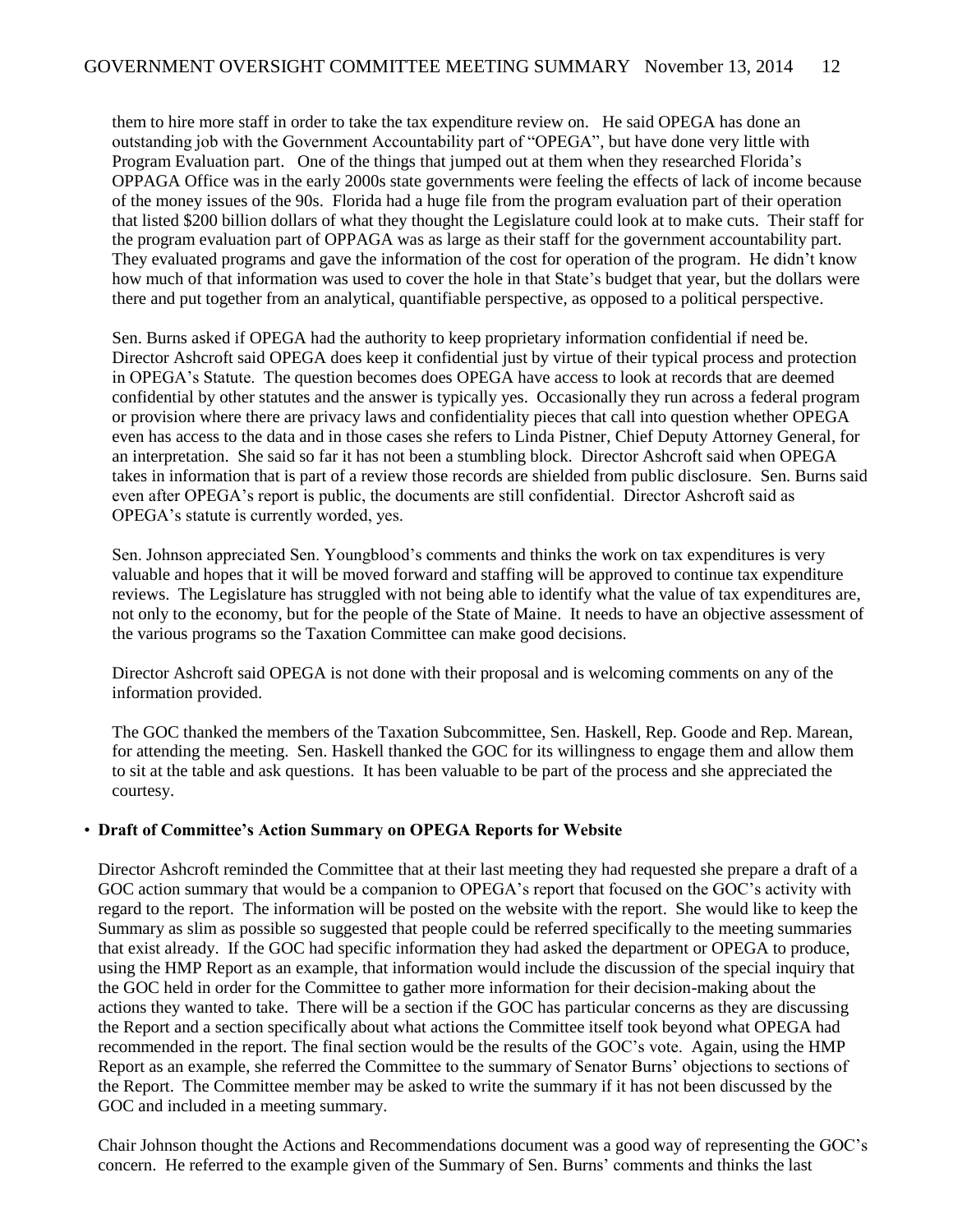paragraph needed to be reworded. It said "to support the Report with that exception" and said votes occur yes or no. They may be with reservations, but you cannot vote for parts of a report, you have to vote whether to accept the report or not. You would not want to give people the wrong impression that this is not a vote to accept the report, it is with reservations and those reservations were stated. Chair Johnson wants to be careful about what they represent the votes to be that are taken.

Sen. Burns said he thinks he understood the distinction Chair Johnson made of not being able to accept all of the report except for that part. He felt it was extremely important that he, or any other member of the Committee, be able to have their concerns documented which do not negate any part of the report unless they voted the report down.

Sen. Burns referred to the Additional Information Requested and said he did not see anything that indicated that you could see the document received and asked if it was the Director's intention to have that available. Director Ashcroft said she had not quite gotten that far. Right now if written testimony is received, it is attached to the Meeting Summary so she was debating whether it would make sense to attach it to the GOC Report, or because it is already part of the Summary, to just refer people to that. Sen. Burns thought the material ought to be accessible on line and if that was the intent, he thinks that would be beneficial. He thought it would be fine to include it with the Meeting Summary information, that was fine.

Rep. Boland asked if there was any problem with attaching it to this document. Director Ashcroft said no, she was thinking about it in terms of volume and it probably would not make sense to have it in both places.

Sen. Youngblood thought the Actions and Recommendations document should be as minimal as absolutely possible so that people will in fact read it. Some of the other members of the Committee agreed.

Chair Johnson was inclined to having references to the other documents and when they are on line they would be hyperlinked. If it is hard copy then the reference written out would give the opportunity to find the information. Director Ashcroft said if they can successfully make the links work that will solve it.

Chair Johnson asked if Committee members were happy with the progress and said he assumed the Director was going to work out an actual summary and they will have an opportunity to comment on it. He noted that Sen. Burns will work with Director Ashcroft regarding his comments of the HMP Report. Chair Johnson asked if there were any other comments regarding the format. He heard none.

## **RECESS**

Chair Johnson recessed the Government Oversight Committee at 12:03 p.m.

## **RECONVENED**

Chair Johnson reconvened the meeting at 12:43 p.m.

#### • **Consideration of Court Master Report From Inspection of Riverview Psychiatric Center**

Director Ashcroft said the GOC was aware at the time the Riverview Psychiatric Center (RPC) Review was added to OPEGA's Work Plan of other work being done regarding RPC, including Court Master Daniel Wathen's monitoring of compliance with the Consent Decree and his intention to conduct an inspection of his own. GOC members were hopeful that OPEGA might be able to learn what the results of that inspection were for further understanding of the topic and also for OPEGA to know what ground got covered in the inspection. The inspection was conducted in the timeframe as stated. The Court Master asked an expert consultant, Elizabeth Jones, to spend time at RPC to review certain matters that had come to the Court Master's attention, or that were of concern to him.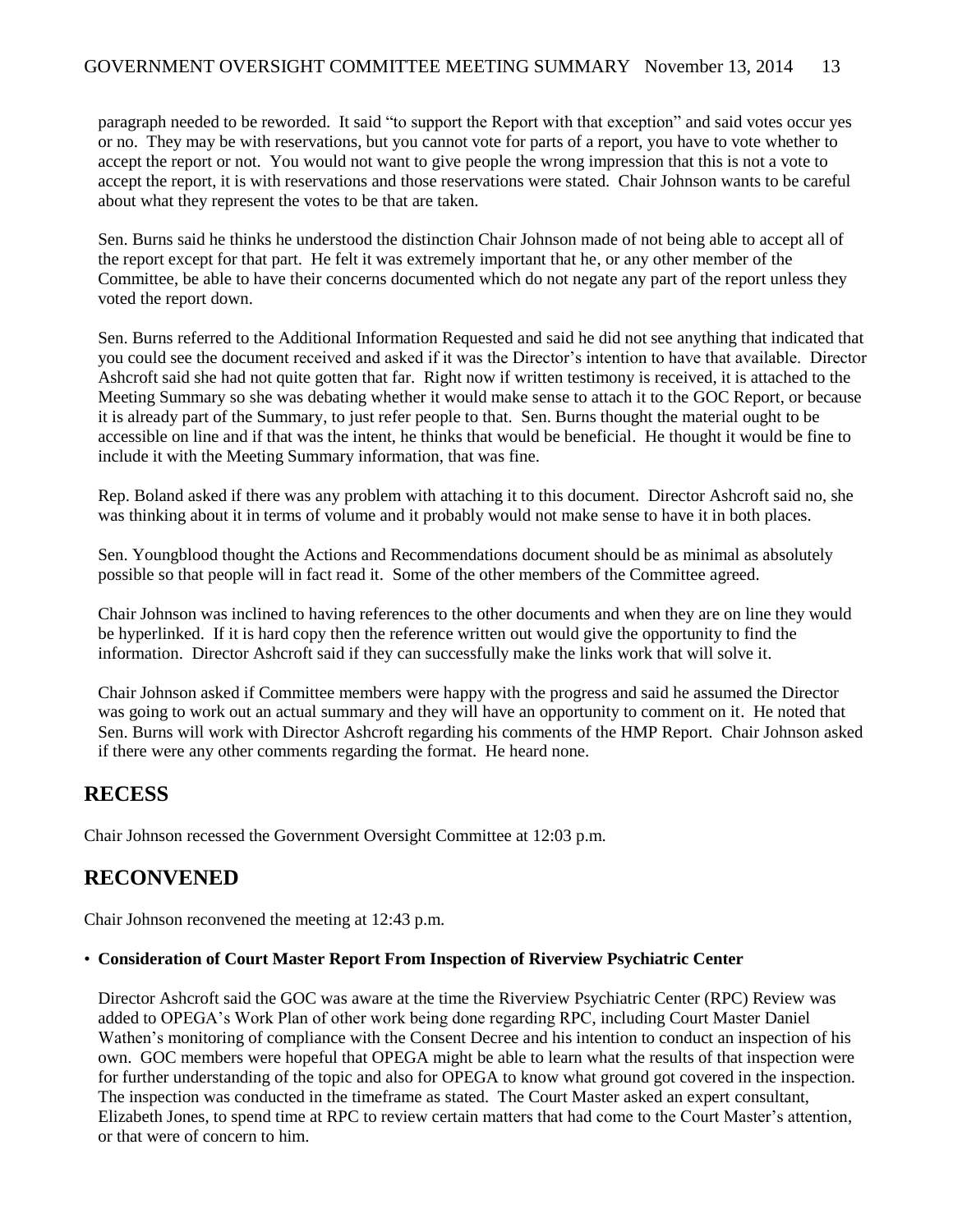Director Ashcroft said OPEGA has had a conversation with the Court Master and with Ms. Jones with regard to the Report. Ms. Jones found areas that she questioned whether the facility was in compliance with the Consent Decree and called out the treatment of clients at RPC, the seclusion and restraint provisions in the Consent Decree, the adequacy of staffing levels, particularly with regard to and consideration for, the increasing acuity of patients at RPC as opposed to just the number of patients as an issue. She also noted issues in the reporting of abuse, neglect and exploitation, particularly with regard to the two incidents that have become public and found that they had not been reported as required and mandated. Ms. Jones had several areas where she made recommendations in each of the categories and the Court Master is considering how to proceed.

Sen. Craven said Justice Wathen did attend a Health and Human Services Committee meeting and spoke about RPC. She was relieved that his presentation and Ms. Jones' findings collaborated with what had been heard from RPC staff on several occasions. As she understood it, Justice Wathen is going to bring the matter back to Court for the items they had found out of compliance with the Consent Decree.

Chair Johnson said the question for the GOC was should OPEGA's review questions for RPC be changed. Director Ashcroft said OPEGA's Scope questions are:

- 1. To what extent are reporting avenues (staff and patients) effective in ensuring timely and appropriate responses to incidents and concerns affecting patient treatment and the working environment?
- 2. To what extent are reports of incidents and professional concerns addressed appropriately by responsible parties?
- 3. To what extent are data and performance metrics reported by RPC to oversight entities accurate and reliable?
- 4. Are there other areas of concern OPEGA should review that are unaddressed by or further identified as a result of work by oversight and regulatory bodies currently in progress?

OPEGA Analysts Wendy Cherubini and Lucia Nixon have been drafting the work plan to answer the first three scope questions. It will involve a fair amount of work as it already is. Director Ashcroft said Ms. Jones suggested in her Report several areas that additional independent review by somebody might be warranted. Those areas are staffing levels, the continued independent monitoring and review of the use of seclusion and restraints, and training as part of the individualized treatment plans and responses to behaviors that clients exhibit that are inappropriate and harmful. She said none of those areas are currently within the scope of OPEGA's review. Director Ashcroft was unsure to what degree the Health and Human Services Committee is going to follow and monitor some of those areas separately.

Sen. Craven said she will not be serving on the HHS Committee in the next Legislature and said the concern that she has is that in almost all of the institutions she has seen that were having problems, the problems are very systemic and it is difficult, even for Ms. Jones who Sen. Craven has the highest regard for, to be able to identify problems in two days. She said because there were so many complaints it warrants looking at why, for months, the incidents reports have been copied from each other as opposed to being original to the issues that happened with patients or the mismanagement of staff. Sen. Craven said in any work place where the staff is feeling at risk, or threatened, they cannot be good providers themselves because they have more concern for themselves than what they have for the patients. She hopes and would love for OPEGA to do the original tasks in the four questions listed above because she thinks that some of what Justice Wathen is going to be doing through the Courts will be addressed regarding the patients themselves.

Director Ashcroft asked if Sen. Craven envisioned the HHS Committee following or requiring the Department to report back to them regarding staffing. Sen. Craven said sometimes HHS Committee members feel a bit impotent because they can ask questions and if they do not know exactly the right question to ask, they do not get the right answer. Even though the Committee has jurisdiction to ask the questions, they do not have the authority to go out and actually investigate, or take an authentic look at what goes on. She said members of the HHS Committee have expressed their concern.

Director Ashcroft said OPEGA is focused on reporting and so data would pick up the concerns that are in the Court Master's Report about the incidents that did not get reported and why is it that things are not getting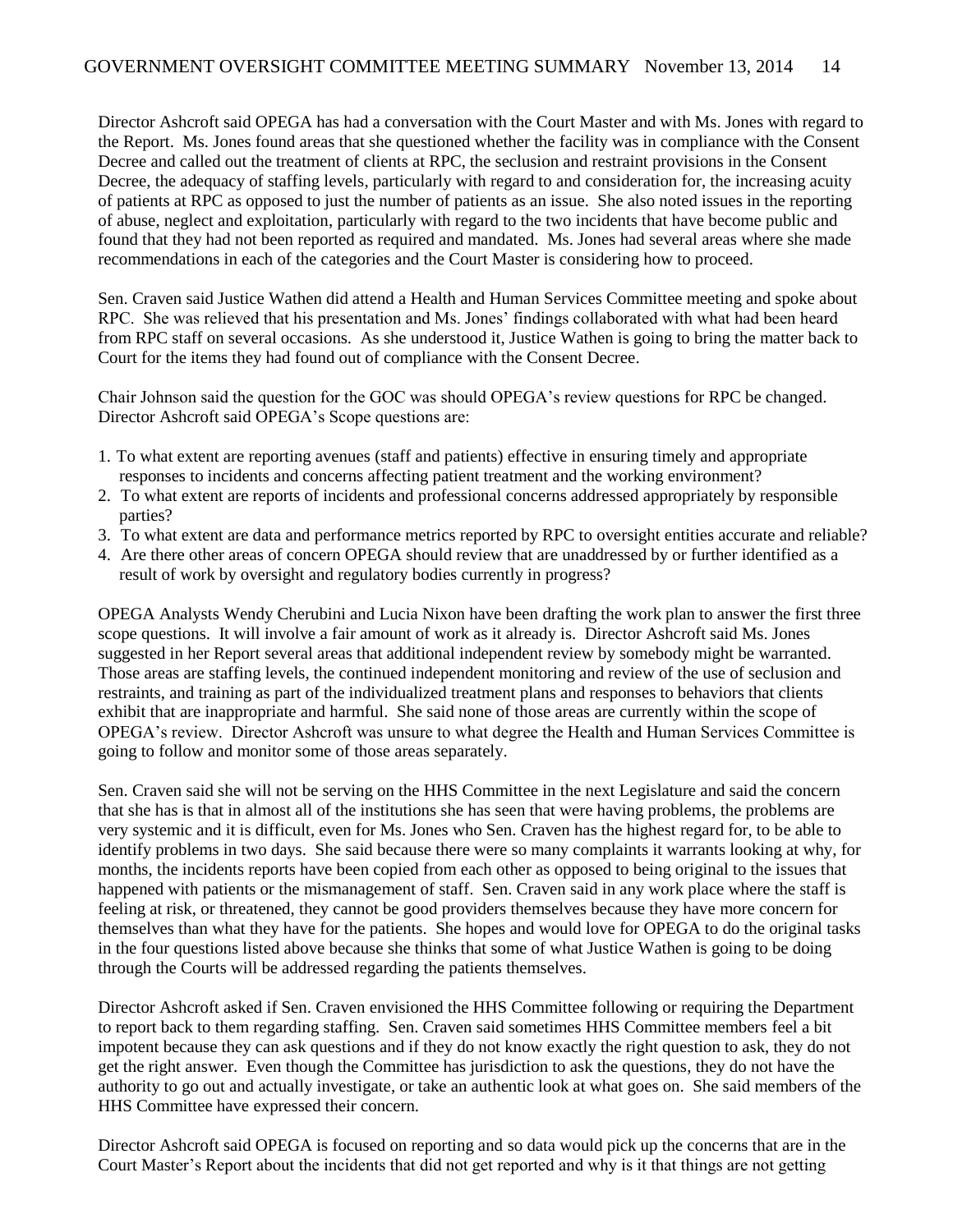reported. She said by virtue of doing the work they may get a view into why, or what, the culture is as Ms. Jones suggested that is allowing the non-reporting and maybe even the culture that is leading to the seclusion and restraint incidents being higher than one might think that they should be, but it is not a question OPEGA is undertaking head on. OPEGA's RPC review as lined out is already very large and to add Ms. Jones' other three concerns would make it massive. Director Ashcroft was uncertain about how to proceed. Should OPEGA proceed with the original questions, get something done and see where they come out with the pieces they already have and know that there are other pieces that might deserve being looked at at some point, or whether they should look at all the issues in one review.

Chair Johnson asked if it was the Director's sense that some specific aspects of what they might want to look into will be dealt with by the Court, or is just an expectation that the staffing and management will address that internally and the Court will go back and take a look at it again. Director Ashcroft said she did not know what the Court would do, but she would imagine staffing would be an issue that the Court would address. Chair Johnson asked if she expected them to look at and venture an opinion as to what the appropriate staffing level would be or is that something that deserves some examination. Director Ashcroft said she did not know how they would approach that.

Sen. Craven said that was something Justice Wathen talked at length about at the HHS Committee meeting and on paper it looks like they have enough staffing, but in reality they do not. The second part is they suggested that Lower Saco be reintroduced back as being one whole hospital because there are a lot of problems with the staff, or "floaters" as they are called, who are not adequately trained going back and forth. She said even though the Appropriations and Financial Affairs (AFA) Committee asked Jay Harper over and over if he had enough money for training and staffing, he said yes, but Justice Wathen found that they do not. That is something he will continue to monitor and bring to the Court so should not be duplicated by OPEGA.

Director Ashcroft said a possible way to approach the review would be between now and January for OPEGA to monitor what actions are being taken that are included in the Court Master's Report and then discuss it again in January.

Rep. Cotta said there are key points in Ms. Jones' Recommendations as Justice Wathen moves forward and, as mentioned by Director Ashcroft, that OPEGA wait to see what Justice Wathen does regarding the Consent Decree and some of the same areas are touched in the Recommendations, but probably not at a depth the GOC would like to go. He suggested that the Court Master's Report be forwarded to the  $127<sup>th</sup> AFA$  and HHS Committees.

Sen. Katz said somebody has to figure out what is not going well there and try to fix it. The GOC is involved, as they should be, Criminal Justice and Public Safety Committee is involved to the extent it involves forensic patients and GL issues, mental illness in the jails, HHS and the AFA Committees. There are so many questions about whether it is even the right size for a hospital, should it be bigger, should the forensics be somewhere else, etc. He noted that there are so many parts involved.

Chair Johnson said it begs the question, which he does not know if the GOC should be exploring at this time, as to whether given what they have been told about more mental health needs in the prison system, whether there would be further implications if you would try to appropriately treat people in a mental health institution that might have more of the security concerns in forensic. Perhaps as OPEGA is looking at the reporting, and there is a Forensic Unit involved, OPEGA may come across issues in terms of the design of the system. Has it become problematic and needs rethinking if there were significantly higher number of patients and level of activity. Whether there is adequate staff is a big part of answering the question of whether the reporting system can work because if you are under staffed then having the time and the timeliness become an issue. If you are not under staffed one would think that it would scale well.

Director Ashcroft said as part of question 4 in OPEGA's Scope they will be monitoring the concerns that have come out of the Court Master's Report and will look to be able to say something about what has been done and whether in the end they still think they deserve further work, they are unaddressed to some degree, or whether it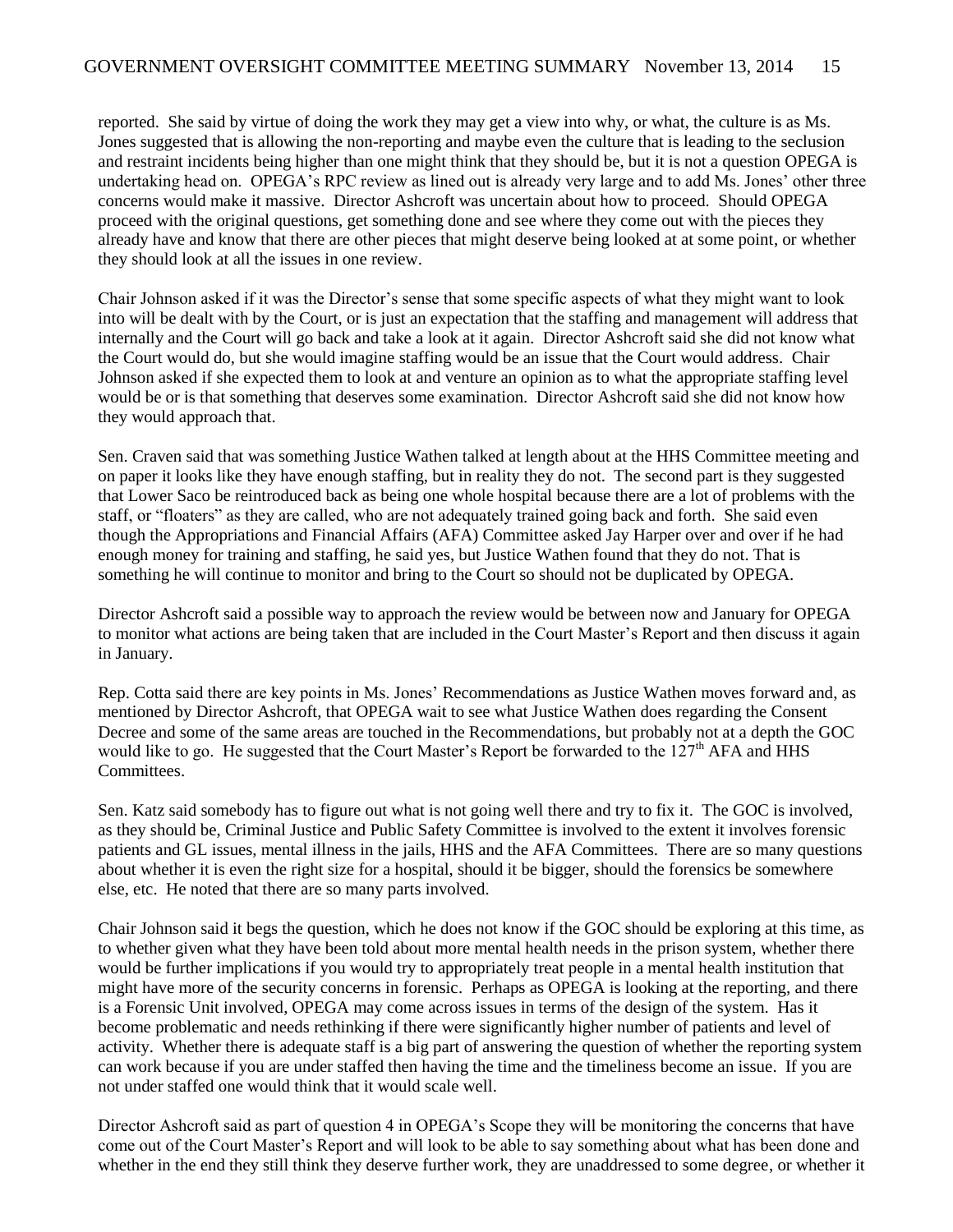looks like through the activities of the Court Master, that the Department itself and whomever else, that those issues have been well tackled.

Chair Johnson said unless there was Committee objection the "**Personnel Matters**" will be moved to the end of the Agenda. Hearing none the Committee moved to **"Unfinished Business".** 

### **UNFINISHED BUSINESS**

#### • **OPEGA's Report on Healthy Maine Partnerships' FY13 Contracts and Funding**

#### -**Draft Legislation Regarding Procurement and Ethics**

Director Ashcroft said the GOC had asked OPEGA to draft legislation dealing with the procurement statute and rules that makes sure there is guidance for handling grant type situations where there is a competitive process with no actual competitive bid proposals involved. To date, she has been focused on getting the ethics legislation in process, but will plan to bring to the GOC in January the legislation regarding competitive bid proposals. At this point the Director said it is going to be minor tweaks in terms of wording to existing statutes, rules and purchasing department policies and guidance to make it clear that it is not just contracts that those apply to. They apply to grants, and certain things also apply to situations when you are amending a grant, as well as going out for a new one.

At the last GOC meeting the Committee asked Director Ashcroft to draft legislation that would direct the Commissioner of the Department of Administration and Financial Services (DAFS) to implement the recommendations that had been in the Commission on Governmental Ethics and Election Practices 2009 Report for ethic laws for Executive Branch employees. The Resolve was drafted using the recommendations in that Report, as well as adding some additional concerns noted by the GOC in OPEGA's PUC or Healthy Maine Partnership Reports.

The Resolve has four sections. The first directs DAFS to develop a consolidated code of ethics and conduct for State employees and propose, draft legislation that would implement that code, with the idea that it would exist in one section of statute. State employee is defined as any regular classified or unclassified officer or employee of the Executive Branch and DAFS should develop that consolidated code as appropriate, which include taking a look at the recommendations that exist in the 2009 Report from the Ethics Commission, pulling together all existing standards of ethics and conduct that are currently in statute, Executive Order, and various other policies. Also to give consideration to adding ethical standards for situations that are not currently addressed, or not seen currently addressed, in the existing standards including, but not limited to, gifts given to employees, personal and business relationships that effect impartiality, post-state employment, use of government property and conflicting outside employment and activities. Director Ashcroft said they include standards she saw existing at the federal level, or in some of the other states, that has not been seen in any of the standards for Maine and/or they are areas that the GOC had concerns about.

The Resolve also directs DAFS to consider relevant standards and guidance regarding employee ethics that do exist for the federal government and other states, as well as input from the Commission on Governmental Ethics and Election Practices and other relevant organizations.

Section 2 of the Resolve directs DAFS to establish and implement clear avenues and procedures for State employees to seek guidance regarding standards of ethics and conduct and to report potential violations of those standards, specifying that they need to include provisions for confidential reporting.

Section 3 of the Resolve requires DAFS to develop and implement training and communication initiatives to increase the awareness and accountability of State employees regarding standards of ethics and conduct. The plan must provide for clear and regular communications, accessible guidance documents including plain language explanations and ongoing training opportunities for employees. It also asks the Department to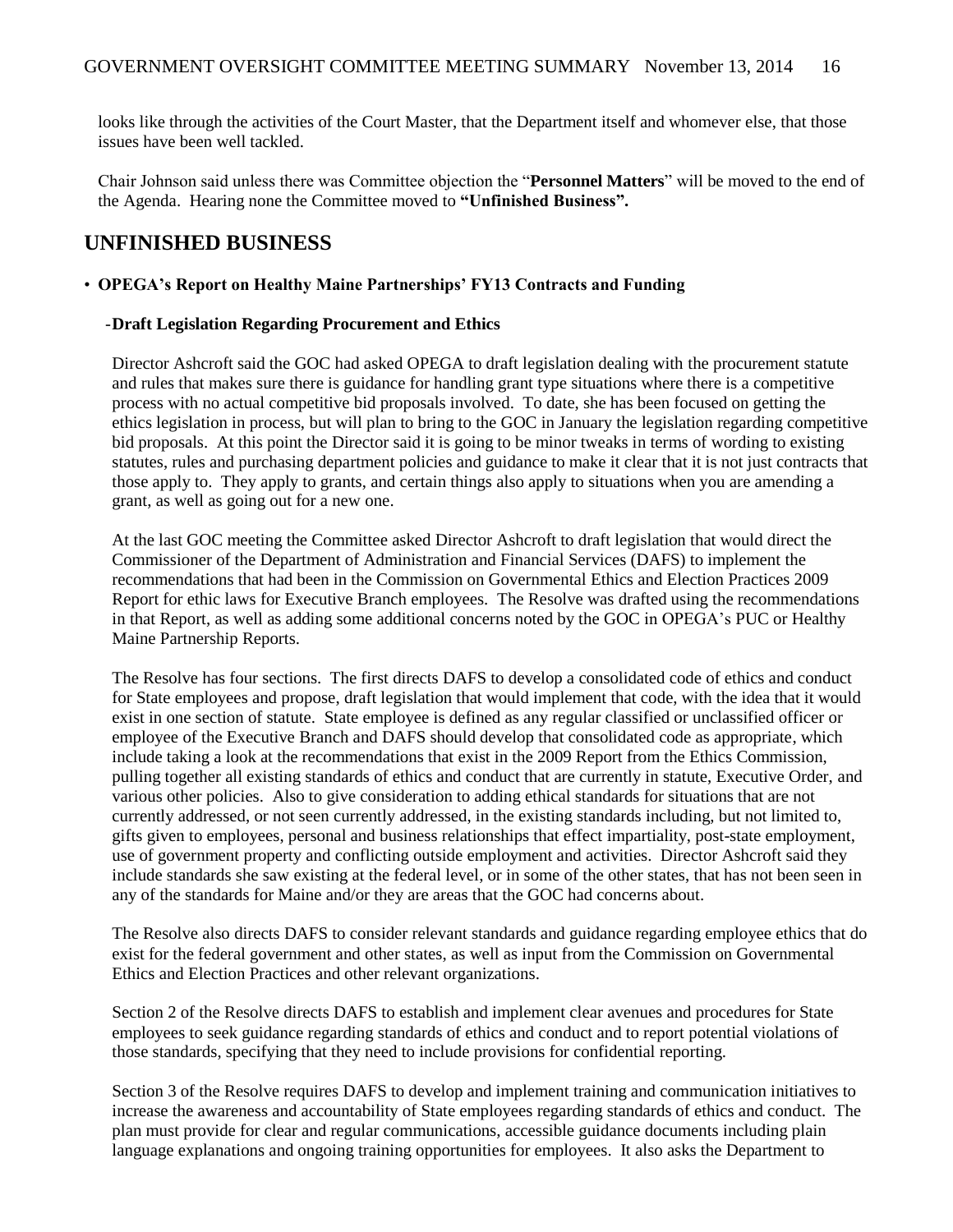consider incorporating a mechanism for periodically validating that employees know the standards and are aware of them.

Section 4 is in regard to the report backs to the Government Oversight Committee. It is set up so that the Department will submit an interim report no later than September 1, 2015 describing the status of the work undertaken to that date as required by the Resolve. That report would include a time line for when the actions would be completed and the Department would submit a final report document, along with the legislation that would be needed to implement the consolidated code of ethics to the GOC, as well as the State and Local Government Committee by December 1, 2015 and that the GOC is authorized to submit legislation related to that report to the Second Regular Session of the  $127<sup>th</sup>$  Legislature.

Sen. Youngblood asked if the proposed legislation was going to include anything about Healthy Maine Partnerships having to go back and redo the process regarding the money distribution issue to the leads. Director Ashcroft said no, it was not specific to that particular process.

Sen. Katz asked why the proposal was to have DAFS write the code rather than OPEGA and why aren't Legislative employees included? Director Ashcroft thinks the GOC had a previous discussion regarding only focusing on the Executive Branch, or to include the Legislature. She said the quickest and smoothest path forward would be to do something with the Executive Branch that stemmed from the Report that had already been given to the Legislature. It was getting complicated very quickly trying to incorporate the other branches, particularly since Leadership and the Executive Director's position were turning over. Director Ashcroft said it is not that legislative employees cannot be encompassed, but was trying to see how to move something forward quickly. In regard to Sen. Katz's question of why DAFS should be the one to do this, it is because it seemed that it was not OPEGA's place necessarily to decide what should be the standards. Those should be informed by what the agencies are actually experiencing for situations and that it was the responsibility of an HR department to be setting those standards. Some of the recommendations, especially the ones with regard to training and communication that were in the 2009 Ethics Commission's Report do speak to the Bureau of Human Resources taking the actions and the Bureau of Human Resources is under DAFS. DAFS also has the OIT function and the Accounting Manual Standards.

Sen. Katz referred back to the legislative part and said maybe there is a difference between partisan and nonpartisan staff, but he did not know why they would not include legislative staff. The standards should not be any different for legislative employees than for Executive Department employees. Chair Johnson recalled previous Committee discussion regarding including the Legislature and said the Legislature does have ethics and training on ethics as part of the requirement for the Legislature and legislative employees. Director Ashcroft said legislators received training on ethics, but OPEGA has not explored what exists in the Legislative Branch for standards on ethics the same way they have done for the GOC on the Executive Branch. By virtue of being a nonpartisan employee she said she has not received any specific ethics training from the Legislature. The Personnel Policy Manual that is established by the Legislative Council has some information on ethics, but does not necessarily include all the different kinds of ethical situations that one might find themselves in. Director Ashcroft said she does not think it is because the Legislature has great ethical standards already existing. Chair Johnson said there will be the opportunity to build off what DAFS develops for legislative employees.

Sen. Burns said he has felt all along that the legislative partisan and nonpartisan employees need to be included. Other agencies under the Executive Branch have their own standard of ethics and what is being talked about now is trying to bring conformity. He has a difficult time differentiating between bringing conformity to the Executive Branch and not to the Legislature. From the Director's statement regarding her experience there is certainly a void in the Legislature that needs to be addressed. He said everyone should be working off the same standards no matter which branch of government they are in.

Sen. Katz said he understands the difficulty, or questionable appropriateness, of asking DAFS to draft standards for the Legislative Branch, but maybe it would be something as simple as adding to the draft Resolve that when the GOC receives the information from DAFS the Committee propose legislation that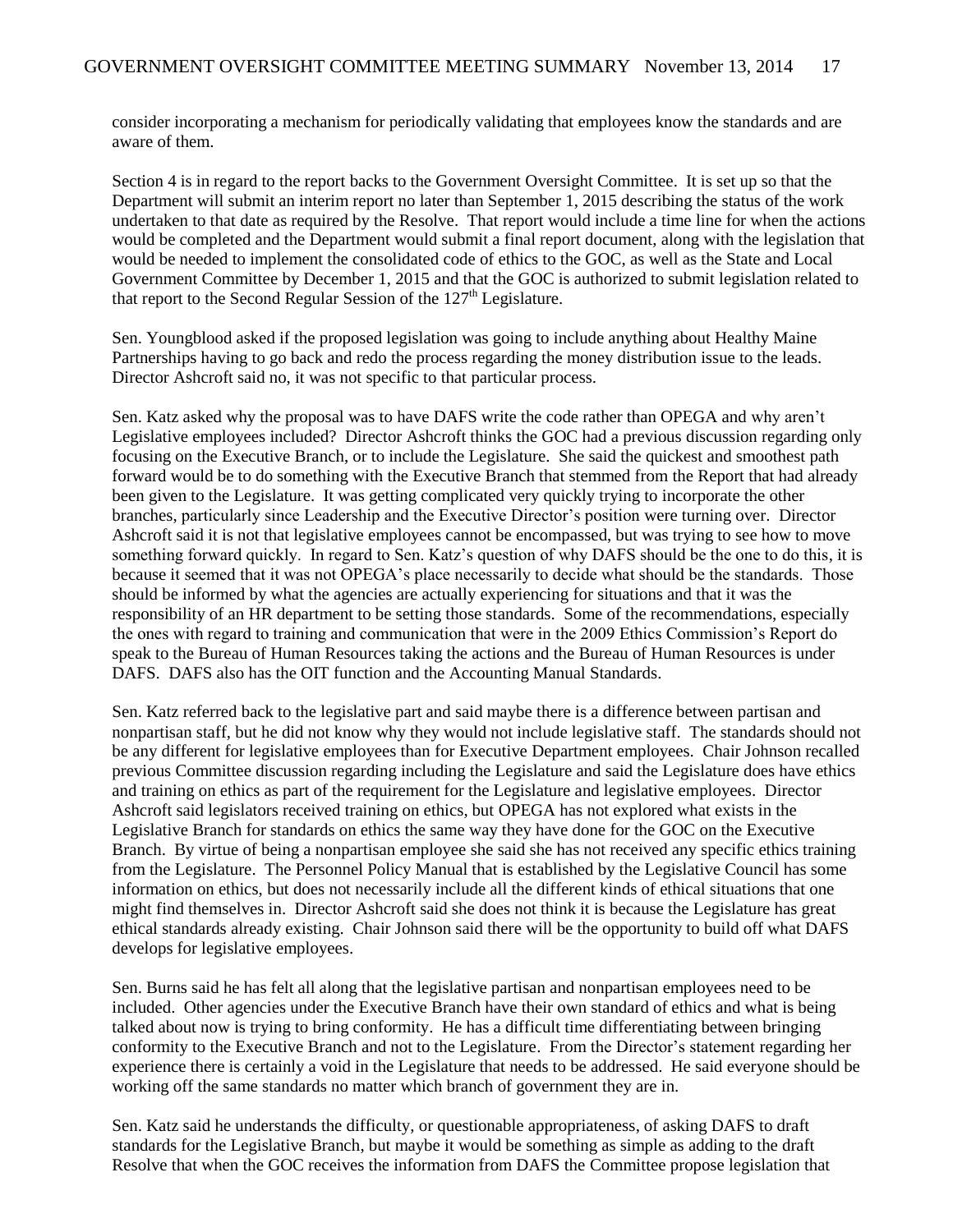language be added that indicates that they may consider the recommendations as they appropriately apply to legislative employees as well. Other Committee members agreed.

Rep. Boland asked if it was possible to create a group from the Legislature charged with doing this. Director Ashcroft said that was the other model being discussed. To create a cross-branch team to put it together, but it started getting complicated. Chair Johnson said that when the GOC has the report back from DAFS then the Legislature would have an excellent framework as to how they addressed those issues in the Executive Branch.

Director Ashcroft thought the State and Local Government Committee would be the appropriate policy committee to get the Resolve's report back to and asked if the Committee had any other thoughts. Rep. Cotta said the SLG Committee is the appropriate Committee to hear the bill.

Chair Johnson asked the Committee if they were comfortable adding language to the Resolve that DAFS' recommendations might be appropriate to apply to legislative employees as well. Committee members said they were. Director Ashcroft will submit the Resolve to the Revisor's Office as the legislation coming from the GOC and it will enter the normal bill process.

Chair Johnson noted that in the Resolve it was stated that "Input from the Commission on Governmental Ethics and Election Practices and other relevant organizations" and said that "other relevant organizations" should be "other relevant organizations, for example, the Institute for Global Ethics." Director Ashcroft said originally she had that in the Resolve, but in drafting legislation they shy away from naming specific organizations. The Chair thought they should find some way to describe the nature of the organization to at least give people an idea of their meaning. Director Ashcroft said she will talk with the Revisor's Office.

**Motion:** That the Government Oversight Committee will introduce legislation as discussed, to strengthen the Ethics Framework for Executive Branch Employees with the noted amendment of adding the language of legislative employees as discussed. (Motion by Chair Kruger, second by Sen. Craven, passed unanimous vote 10-0.)

#### • **Report on Maine Economic Improvement Fund**

#### -**Committee Work Session**

Chair Johnson said this item was on the agenda for the purpose of giving Committee members the opportunity to do anything they feel they need to do regarding the Report.

Rep. Cotta said included in the last Committee discussion was the question of is there a legislative remedy and is the current operation of the MEIF, as outlined in statute, working. He still feels MEIF is not being followed as outlined in statute and would like to see the Committee put that forward to the  $127<sup>th</sup>$  Legislature. There needs to be a separate entity in State government to administer the MEIF, it has to be on need basis and he does not think the fox guarding the chicken coop is a good idea. He would like that pushed forward to the  $127<sup>th</sup>$  and was open to any suggestions.

Sen. Burns liked what Rep. Cotta suggested, although he had more specific ideas, but thinks Rep. Cotta's ideas have a chance of getting collaboration to pursue the matter. He thinks the GOC would be wise to suggest legislation that would consider a separate, or neutral, entity to do the review process and through that discussion there may be some other changes that come forward. He would support the GOC drafting that type of bill.

Sen. Johnson agreed that people had concerns about how MEIF was now working, but said the purpose of the GOC's investigation and findings do not support that there is a problem that has to be solved legislatively. His inclination was if people want to suggest ways of improving MEIF, which may be different approaches,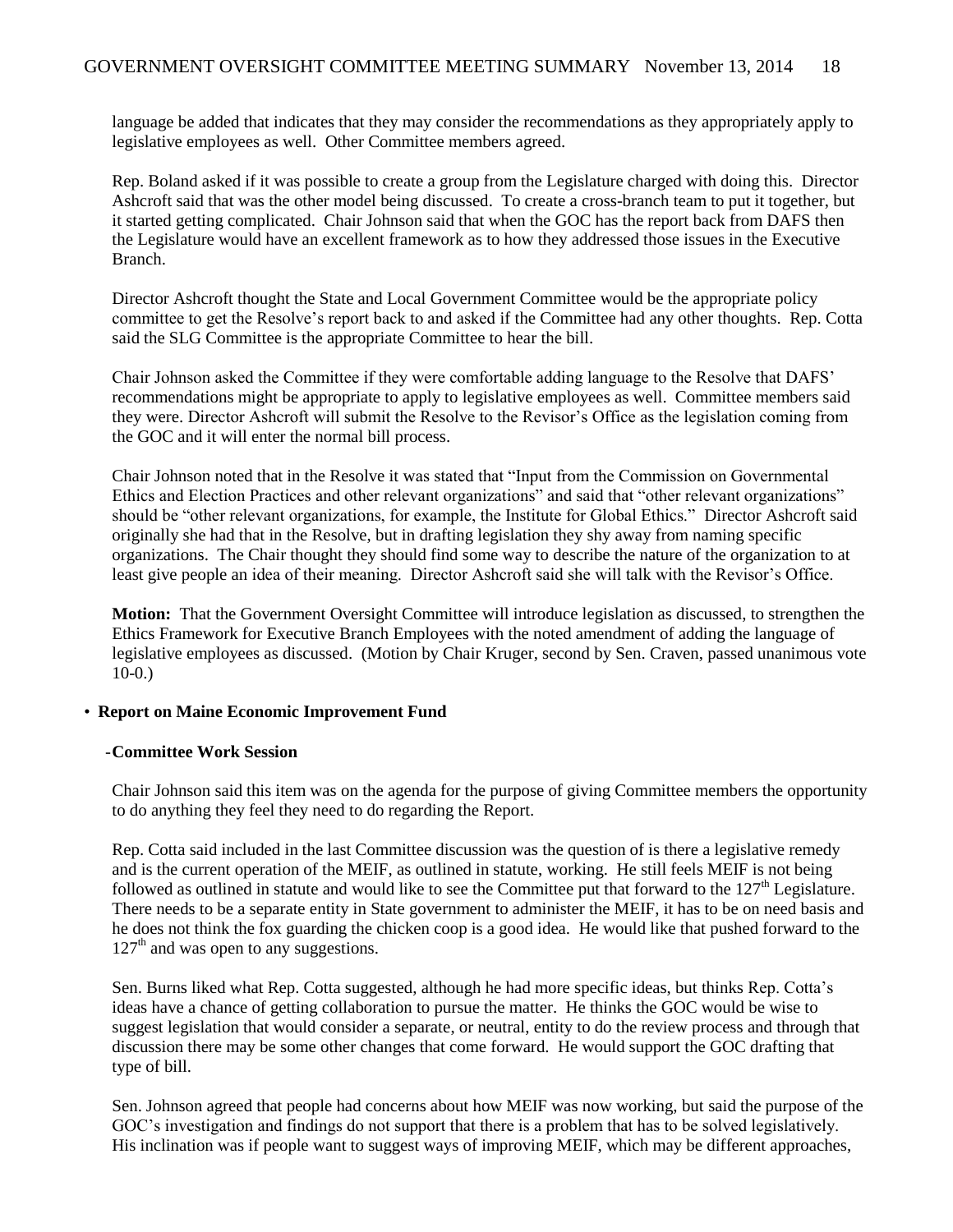that there is no way to improve it that is suggested by what the GOC's investigation found. If people have ideas of how to improve it, they should introduce legislation and get the matter before some Committees.

Rep. Cotta brought up that it was in OPEGA's own finding and talked about the goals and objectives and how you quantify and qualify it consistently. That seemed to be a glaring inconsistency in the operation of the fund. At the previous meeting the Chancellor attended, Rep. Cotta said he asked who made the determination that the University of Maine in Orono, part of the University of Maine System, would hold, shelter and confine 80% of the MEIF, and at the same time, make a blatant statement that 20% would go to USM. Nowhere is there statutory authority for that statement to be made, but it is being accepted as practiced. If you are going to look at the MEIF you cannot say that the GOC did not see anything that may require legislation and stated in OPEGA's Report is the lack of consistency, goals and standards of the award and also the 80/20 split because it is not based on statute. It was a policy that was arbitrarily drawn up by the University of Maine in Orono and it was published in November, 2006. He asked what the statutory foundation was to make that determination and the answer was there is none.

Chair Johnson noted that part of the answer was there was no requirement in statute for what the percentage should be. There is now a certain amount for various satellites. Director Ashcroft said what the statute does is gives responsibility to the University of Maine System's Board of Trustees to administer the funds. Those decisions are being made as part of their responsibility. You may not like the decisions they have made, but that is where it stems from and is why you do not see it spelled out specifically in statute. Rep. Cotta said the Board of Trustees further designates the administration of the MEIF and when he asked who made that decision it was not the Board of Trustees. The statute says the Board of Trustees shall, but remembering what the Chancellor and the President said, they do not make that decision. He did not want the GOC to think the Trustees themselves oversee the administration of MEIF. They delegate it. Director Ashcroft agreed and said the Chancellor spoke about the Trustees looking to change some of what they do, which may, or may not, be relevant.

Director Ashcroft said OPEGA does have a recommendation in their MEIF Report with regard to the fact that there are not measurable goals and objectives established and did observe in the Report, although not linked to a recommendation, that the processes by which the various campuses distribute their funds and the criteria that is used to determine what they are going to varies by campus. OPEGA found them all to be consistent with statute to the degree that the statute is at all specific. It would be that observation that would be driving the suggestion of wanting more consistency across the campuses by getting an external entity involved in reviewing all of the proposals. Chair Johnson did not think there were any suggestions based on findings for a way to solve that and if people want to change the status quo, they need to put forward propositions. He did not think there was a solution to a well-defined problem that comes out of OPEGA's investigation and it would mean the GOC would have to get into a policy realm in order to structure a solution. There are things that some members want the way the system works to be different, but different from what is actually required in statute and it is not something that is currently wrong in programs under the law. Decisions are being made by business entities that some disagree with how they are conducting their business, and making their decisions entirely within the law. He thinks it is a little broad for the GOC to be suggesting a solution, but rather individuals should put forward potential competing ideas of how best to solve that and have them heard before the committees of jurisdiction.

Sen. Burns perceived things differently than the Chair did, and perhaps from the majority of the GOC, but throughout the process the GOC has gone through, it is clear to him that things were not being done necessarily with equality in mind. He would go back to the original intent that it was UMO that was to take responsibility for disbursing MEIF, but it was to be shared. Throughout this process he has heard that did not happen to the extent it should have. The GOC is about governmental accountability and it may be that the letter of the statute has not been violated, but statutes can be changed and one way is to put in place a fairer system as to how the process takes place in the future. What he was suggesting is that the independent entity would take care of that process. Sen. Burns did not see why that was the purview of an individual legislator any more than the GOC, but if the Committee was not going to have a consensus of how to proceed, then it may have to be done by individual legislators.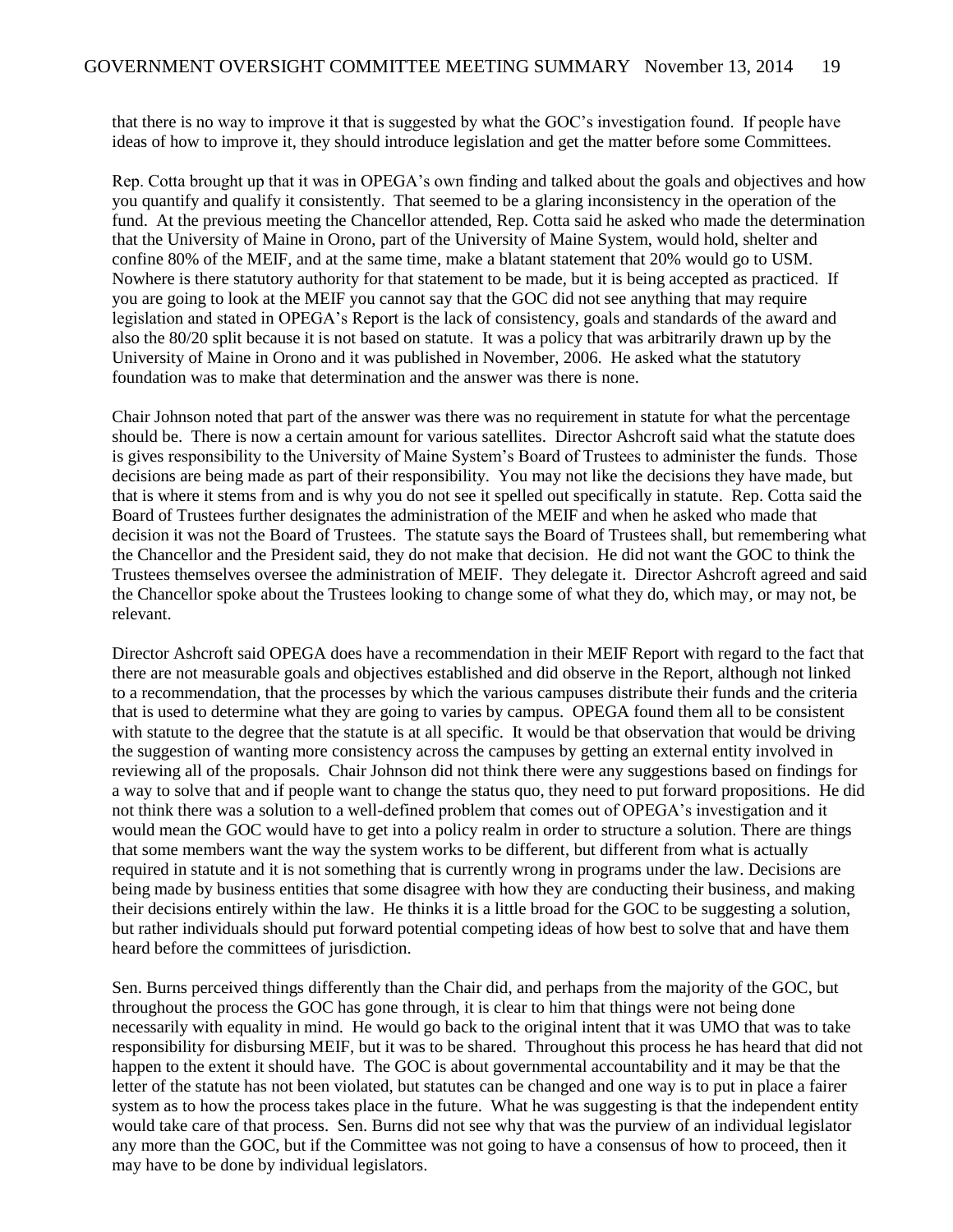Rep. Cotta said he maintained all along that the MEIF is a good idea. The \$14.8 million Fund is State money, taxpayer money. It is an economic stimulus funded by the Legislature in seven targeted areas to try and increase economic production, increase the economy to help Maine's economy. If the University of Maine Orono has built out, as they have in certain areas, that is going to give them an advantage. He agrees with the Chair that it may be individual pieces of legislation. Rep. Cotta sees MEIF as underperforming and miss administered because it has become almost exclusive. He said the Small Campus Initiative is structured outside of the MEIF and it was understood by those administering MEIF that the amounts were a maximum and having been present when the legislation was introduced, Rep. Cotta said that was to be a minimum. He suggested that the Small Campus Initiative be looked at in the  $127<sup>th</sup>$  Legislature. He is not talking about a percentage, but because the 80/20 split is blatantly discriminatory, it is hard for him to accept why someone would even say it. Rep. Cotta thinks Chair Johnson had a good idea of what individual legislators can do. He would like to see something done because thinks the MEIF is underperforming and while the University has done a lot in air dynamics, air foils and windmills, some are getting into the business of making products and selling them. It is the Maine Economic Improvement Fund, it is not the University of Maine Manufacturing Corporation. There is great potential and he hopes the  $127<sup>th</sup>$  Legislature will address the matter.

Chair Johnson said if it was the will of the GOC to introduced legislation then they can begin the process of what that should include.

Sen. Katz said the University System made a number of commitments to the GOC that they were going to do certain things. Some they have done and some they have not yet done because they have not had the time, but he hopes the GOC keeps MEIF on their schedule so they will touch base of where things stand because that will make an impact for him of whether any, or what kind of, legislation might be necessary at that point in time.

Chair Johnson said the GOC will want to receive an update from the University on the status of actions they have taken as told to the Committee by the Chancellor. Director Ashcroft said she will schedule the University's report back to the Committee for the end of March, 2015.

Sen. Burns said he could agree to that and noted that it would be a shame after all that has been read, heard and watched during GOC meetings for this to get lost. There is no substitute for being present to hear the discussions and a policy committee will not get the same feedback, or the same results, as the GOC has been privy to.

Director Ashcroft will make sure the University gets on the GOC's agenda for a report back on their progress at the end of March, 2015 for not only of the action items but on, as the Chancellor spoke to the Committee about, differences in the way they were going to manage the whole MEIF and the way the Trustees were going to be involved.

## **REPORT FROM OPEGA DIRECTOR**

#### • **Project Status**

**Office of Information Technology Follow-Up Review** – OPEGA has a draft RFP. They are getting ready to finalize and will be looking for a consultant to independently assess the implementation of the actions OIT has undertaken.

**Riverview Psychiatric Center** and **the Special Project on Tax Expenditure Programs** were discussed earlier in the meeting.

**State Lottery** is still in progress and is being used as a filler review at this point. It will be worked on as staff is available from other projects.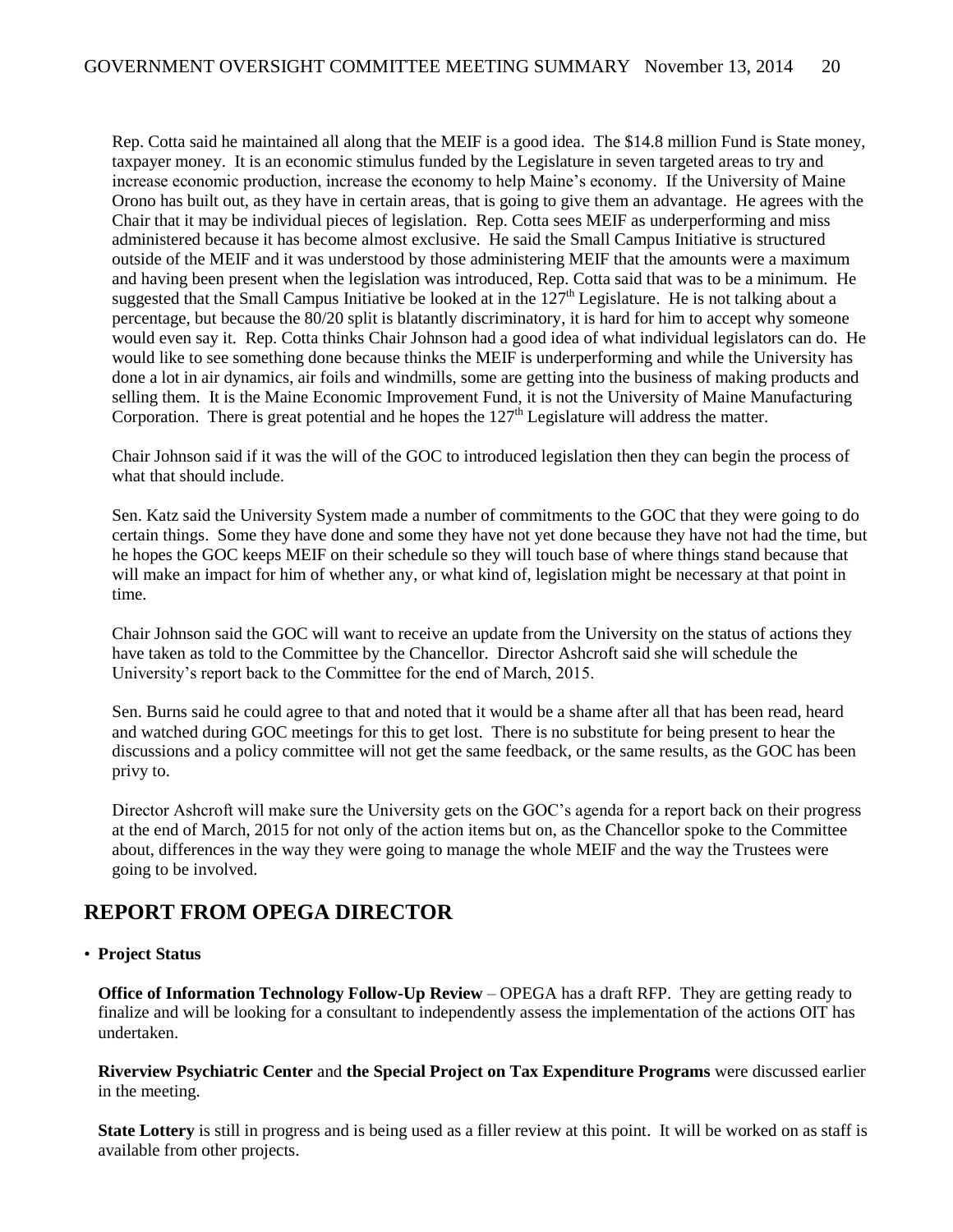#### • **The Biennium in Review: GOC and OPEGA Activities and Accomplishments**

Director Ashcroft said the Committee started with four projects on OPEGA's Work Plan that were carried over from the  $125<sup>th</sup>$  GOC. She said OPEGA's Work Plan ended up with twelve topics with two OPEGA has partially completed, but currently are in suspended status and two are still in the planned mode. One of the first discussions with the  $127<sup>th</sup>$  GOC is what work that is in the suspended and planned area fits in terms of their priorities and ideas. She said in addition to the topics on OPEGA's Work Plan, there were five or six other requests for reviews that the GOC considered, OPEGA did research work on for the Committee and the Committee held several meetings to discuss what action should be taken. The fact that OPEGA has officially only issued two work products this year is not a reflection of what has gone on in the Committee. The inquiry the GOC took on for the HMP Report took substantial time to conduct and she is considering it a project in and of itself.

Director Ashcroft said the GOC has been doing a lot of work and considering a lot of issues and she hopes the members feel good about what they have accomplished.

#### • **Staffing**

Director Ashcroft reported that OPEGA still had an Analyst vacancy and have been going through a recruitment process. A candidate was selected but that did not pan out so she is going back to review the pool of candidates from the last recruitment. If that does not work out she will be reposting the position.

Sen. Katz thanked Rep. Kruger, Sen. Cain and Sen. Johnson for their excellent leadership of the Committee over the last two years and appreciates the way they conducted the work of the Committee. He also noted that it was an honor to work not only with members of the GOC, but with Director Ashcroft and the OPEGA staff. Others members agreed.

Director Ashcroft said OPEGA staff has enjoyed working with the members of the GOC and feels fortunate to have a Committee that is as engaged, involved and interested in what they do and have to say.

#### • **Personnel Matters**

**Motion:** Pursuant to 1 MRSA section 405, subsection 6A the Government Oversight Committee go into executive session for the purpose of discussing the performance evaluation of the Director of OPEGA. (Motion by Chair Kruger, second by Sen. Burns, passed unanimous vote, 10-0.)

The Government Oversight Committee recessed at 2:07 p.m. to go into an executive session.

The Government Oversight Committee adjourned its executive session at 2:41 p.m. (Motion by Chair Kruger, second by Sen. Katz, passed unanimous vote, 10-0).

**Motion:** That the Government Oversight Committee send a letter to the Legislative Council and Executive Director recommending that Director Ashcroft be reappointed as the Director of OPEGA. (Motion by Rep. Davis, second by Sen. Craven, passed unanimous vote, 10-0.)

### **ADJOURNMENT**

The Government Oversight Committee was adjourned on the motion of Chair Kruger at 2:45 p.m.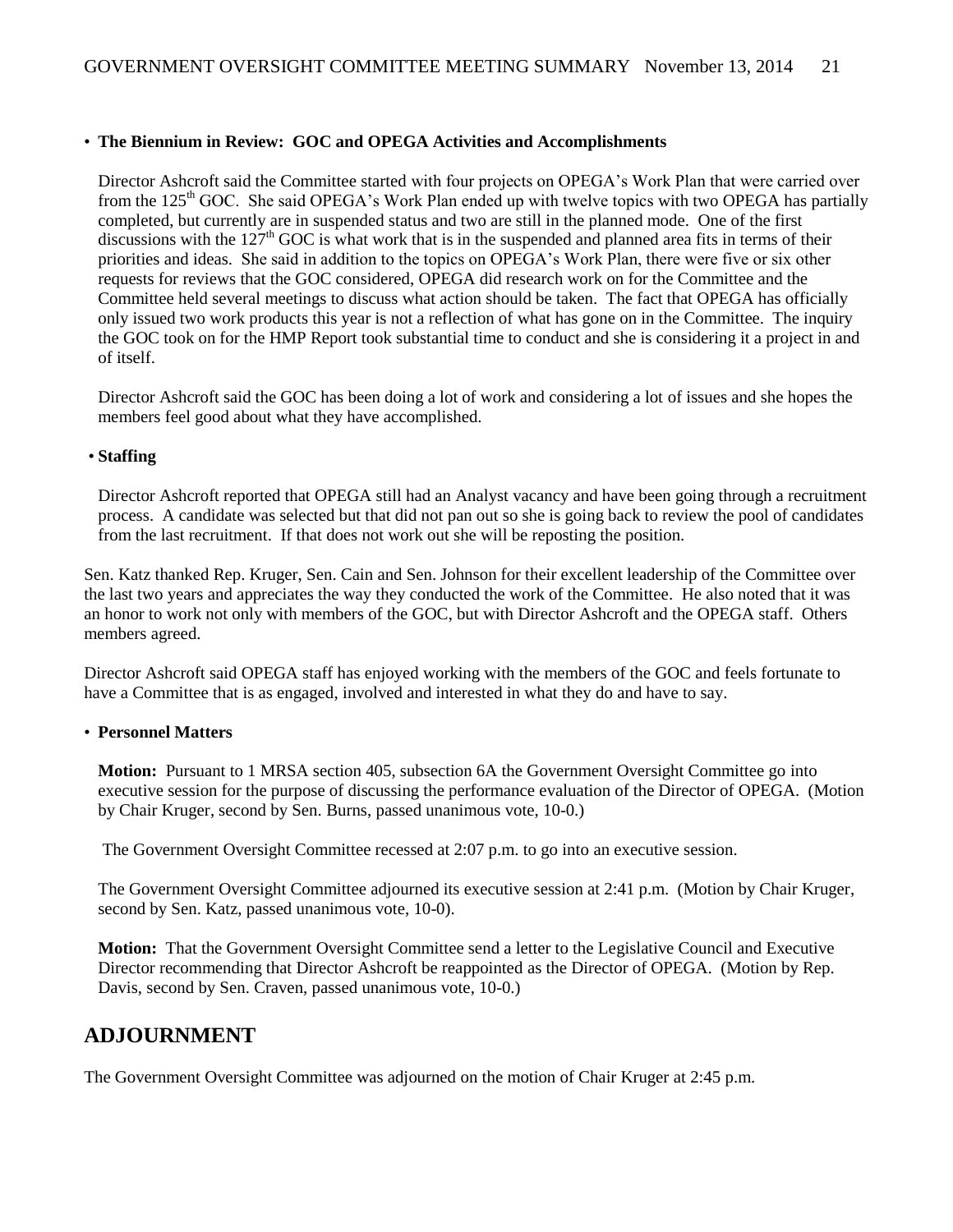| <b>Count</b>   | Red<br>Book # | Tax<br><b>Type</b> | Expenditure<br><b>Type</b> | <b>Expenditure Program Name</b>                                                                           | <b>Direct Recipient / Other Beneficiaries</b>                                                                                                               | Intent / Goals                                                                                                                                                                                                                   | Source -<br>Intent / Goals^ | <b>Brief Description</b>                                                                                                                                                                                                                    | <b>Statutory</b><br>Cite: Title 36 |
|----------------|---------------|--------------------|----------------------------|-----------------------------------------------------------------------------------------------------------|-------------------------------------------------------------------------------------------------------------------------------------------------------------|----------------------------------------------------------------------------------------------------------------------------------------------------------------------------------------------------------------------------------|-----------------------------|---------------------------------------------------------------------------------------------------------------------------------------------------------------------------------------------------------------------------------------------|------------------------------------|
|                | 1.001         | Property           | Reimbursement              | <b>Reimbursement For Business</b><br><b>Equipment Tax Exemption to</b><br>Municipalities (BETE)           | <b>Direct</b> - Municipalities providing business<br>property tax exemptions<br><b>Other</b> - Businesses                                                   | Intent - To encourage growth of capital<br>investment in the State by overcoming the<br>disincentive created by the high cost of owning<br>business property.<br>Goal - To encourage capital investment in business<br>property. | Statute                     | Reimbursement to municipalities of revenue<br>losses, with limitations, due to the property tax<br>exemption for qualified business equipment.                                                                                              | Chapter 105,<br>subc. 4-C          |
| $\overline{2}$ | 1.002         | Property           | Reimbursement              | Reimbursement for Taxes Paid on<br><b>Certain Business Property (BETR)</b>                                | Direct - Businesses                                                                                                                                         | Intent - To encourage growth of capital<br>investment in the State by overcoming the<br>disincentive created by the high cost of owning<br>business property.<br>Goal - To encourage capital investment in business<br>property. | Statute                     | Reimbursement of property tax paid on qualified<br>business property, with limitations. FY15 tax loss<br>shows a decrease from prior years resulting from<br>recently enacted legislation.                                                  | Chapter 915                        |
| 3              | 1.004         | Income             | Deduction                  |                                                                                                           | Deduction for Affordable Housing* Direct - Developers/owners of multifamily<br>affordable housing<br>Other - Individuals eligible for affordable<br>housing | Goal - To retain existing affordable housing when<br>real estate transactions occur.                                                                                                                                             | <b>OPEGA Research</b>       | Deduction for income resulting from sale of<br>certified multifamily affordable housing<br>properties. According to the Maine State Housing<br>Authority, they have only received two<br>applications for this credit since it was enacted. | §5122.2.Z                          |
|                | 1.005         | Income             | Deduction                  | <b>Deduction for Social Security</b><br>Benefits Taxable at Federal Level                                 | Direct - Individuals (Residents) collecting<br>Social Security and Railroad Benefits                                                                        | Goal - To provide tax relief for certain retirees<br>receiving public retirement benefits.                                                                                                                                       | <b>OPEGA Interpretation</b> | Deduction for social security benefits and railroad<br>retirement benefits.                                                                                                                                                                 | §5122.2.C                          |
| 5 <sub>1</sub> | 1.007         | Income             | Deduction                  | Deduction for Premiums Paid for<br>Long-Term Health Care Insurance                                        | Direct - Individuals (Residents)                                                                                                                            | Goal - To encourage individuals to purchase long-<br>term care health insurance.                                                                                                                                                 | <b>OPEGA Interpretation</b> | Deduction for premiums spent for qualified long-<br>term care insurance contracts.                                                                                                                                                          | §5122.2.L<br>§5122.2.T             |
| 6              | 1.008         | Income             | Deduction                  | Deduction for Pension Income &<br><b>IRA Distributions</b>                                                | Direct - Individuals (Residents) receiving<br>certain pension benefits and IRA distributions receiving private retirement benefits.                         | Goal - To provide tax relief to certain retirees                                                                                                                                                                                 | <b>OPEGA Interpretation</b> | Deduction for pension benefits received under<br>employee retirement plans and taxable<br>distributions from individual retirement accounts,<br>up to \$10,000.                                                                             | §5122.2.M                          |
|                | 1.009         | Income             | Deduction                  | Deduction for Interest and<br>Dividends on Maine State and<br>Tax                                         | Direct - Individuals (Residents) investing in<br>State & Local securities<br>Local Securities - Individual Income Other - State and Local governments       | Goal - To encourage individual investment in State   OPEGA Interpretation<br>and Local securities.                                                                                                                               |                             | Individual income tax deduction for interest or<br>dividends on securities issued by the State and its<br>political subdivisions.                                                                                                           | §5122.2.N                          |
| 8              | 1.011         | Income             | Deduction                  | <b>Deduction For Contributions To</b><br>IRC 529 Qualified Tuition Plans                                  | Direct - Individuals (Residents) investing in<br>qualified tuition programs<br><b>Other</b> - Students                                                      | Goal - To encourage saving for higher education<br>through investment in qualified tuition programs.                                                                                                                             | <b>OPEGA Interpretation</b> | Deduction for contributions to qualified tuition<br>programs under Section 529 of the Internal<br>Revenue Code (529 plans) up to \$250 per<br>beneficiary, with income limitations.                                                         | §5122.2.Y                          |
| 9              | 1.019         | Income             | Deduction                  | Deduction for Interest and<br>Dividends on U.S., Maine State and and Local securities<br>Local Securities | <b>Direct</b> - Corporations investing in US, State<br><b>Other</b> - Federal, State and Local governments                                                  | Goal - To encourage corporate investment in US,<br>State and Local securities.                                                                                                                                                   | <b>OPEGA Interpretation</b> | Corporate income tax deduction for interest or<br>dividends on securities issued by the State and its<br>political subdivisions.                                                                                                            | §5200-A.2.A<br>§5200-A.2.K         |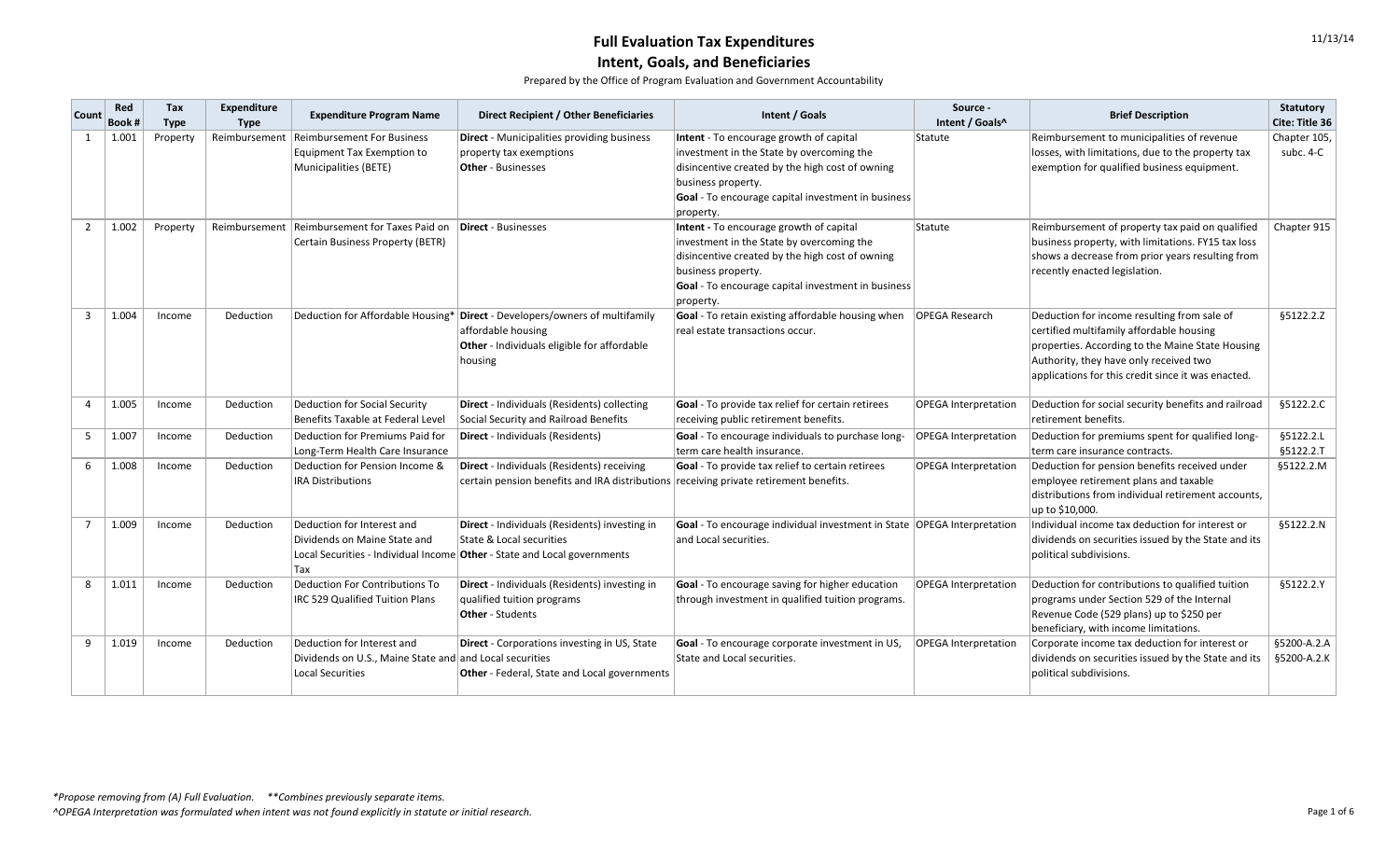| <b>Count</b> | Red<br>Book # | Tax<br><b>Type</b> | Expenditure<br><b>Type</b> | <b>Expenditure Program Name</b>                           | Direct Recipient / Other Beneficiaries                                                                                                                                                                                                   | Intent / Goals                                                                                                                                                                                                                                                                                                                                                                                                                                                                                                                                                                                   | Source -<br>Intent / Goals^ | <b>Brief Description</b>                                                                                                                                                                                                                             | <b>Statutory</b><br><b>Cite: Title 36</b> |
|--------------|---------------|--------------------|----------------------------|-----------------------------------------------------------|------------------------------------------------------------------------------------------------------------------------------------------------------------------------------------------------------------------------------------------|--------------------------------------------------------------------------------------------------------------------------------------------------------------------------------------------------------------------------------------------------------------------------------------------------------------------------------------------------------------------------------------------------------------------------------------------------------------------------------------------------------------------------------------------------------------------------------------------------|-----------------------------|------------------------------------------------------------------------------------------------------------------------------------------------------------------------------------------------------------------------------------------------------|-------------------------------------------|
| 10           | 1.021         | Income             | Credit                     | Jobs and Investment Tax Credit                            | Direct - Businesses making an investment of<br>at least \$5 million that creates at least 100<br>new jobs                                                                                                                                | Intent - To encourage growth in major industry in $\left $ Statute<br>the State and the creation of quality jobs.<br>Goal - To encourage capital investments in<br>Other - Employees of participating businesses business property of at least \$5 million that create<br>at least 100 new jobs.                                                                                                                                                                                                                                                                                                 |                             | Tax credit for qualified investment of at least<br>\$5,000,000 in property within the State and<br>creation of at least 100 new jobs (with a<br>designated level of wages, health and retirement<br>benefits), with limitations.                     | §5215                                     |
| 11           | 1.022         | Income             | Credit                     |                                                           | Seed Capital Investment Tax Credit Direct - Qualified investors in certain types of<br>businesses<br><b>Other</b> - Certain types of businesses                                                                                          | Intent - To increase the availability of risk equity<br>capital to enterprises that have the potential for<br>rapid growth and to bring capital into the State; to<br>encourage growth of new and existing small<br>businesses to increase job opportunities for Maine<br>residents, spending in the State, and municipal tax<br>bases; and to help to develop export markets for<br>Maine products.<br>Goal - To increase availability of investment and<br>risk equity capital for eligible businesses.                                                                                        | Statute                     | Tax credit of up to 50% for capital investment in<br>eligible businesses (including manufacturing, value-<br>added natural resource enterprises, export<br>businesses, advanced technology, and visual<br>media production), with limitations.       | $$5216-B$                                 |
| 12           | 1.027         | Income             | Credit                     |                                                           | Credit for Educational Opportunity Direct - Qualifying graduates of Maine<br>colleges and universities employed in Maine<br>and making student loan payments and<br>businesses making loan payments on behalf<br>of qualifying employees | Intent - To promote economic opportunity by<br>ensuring access to training and higher education;<br>to bring more and higher-paying jobs to the State<br>by increasing the skill level of the State's<br>workforce; to offer educational opportunity and<br>retraining to individuals impacted by job loss,<br>workplace injury, disability or other hardship; and<br>to keep young people in the State through<br>incentives for educational opportunity and<br>creation of more high-paying jobs.<br>Goals - To retain graduates of Maine colleges and<br>universities in the Maine workforce. | Statute                     | Tax credit for certain educational loan payments<br>made by participants in the Job Creation Through<br>Educational Opportunity Program and their<br>employers; participants must be residents who<br>remain in Maine after obtaining a degree here. | §5217-D                                   |
| 13           | 1.028         | Income             | Credit                     | Income Tax Credit for Child and<br>Dependent Care Expense | Direct - Individuals incurring child and<br>dependent care expenses                                                                                                                                                                      | Goal - To provide tax relief to working parents and OPEGA Interpretation<br>others paying for child and dependent care.                                                                                                                                                                                                                                                                                                                                                                                                                                                                          |                             | Tax credit for child and dependent care expenses<br>in the amount of 25% of the federal tax credit; the<br>credit doubles for expenses incurred for quality<br>child care services. Maximum of \$500.                                                | <b>§5218</b>                              |
| 14           | 1.031         | Income             | Credit                     | Research Expense Tax Credit                               | Direct - Businesses investing in research and<br>development                                                                                                                                                                             | Intent - To encourage business investment in<br>research and development, in order to foster<br>innovation and promote long-term economic<br>growth.                                                                                                                                                                                                                                                                                                                                                                                                                                             | <b>OPEGA Research</b>       | Tax credit for qualified research expenses<br>associated with certain technological and<br>experimental research, with limitations.                                                                                                                  | §5219-K                                   |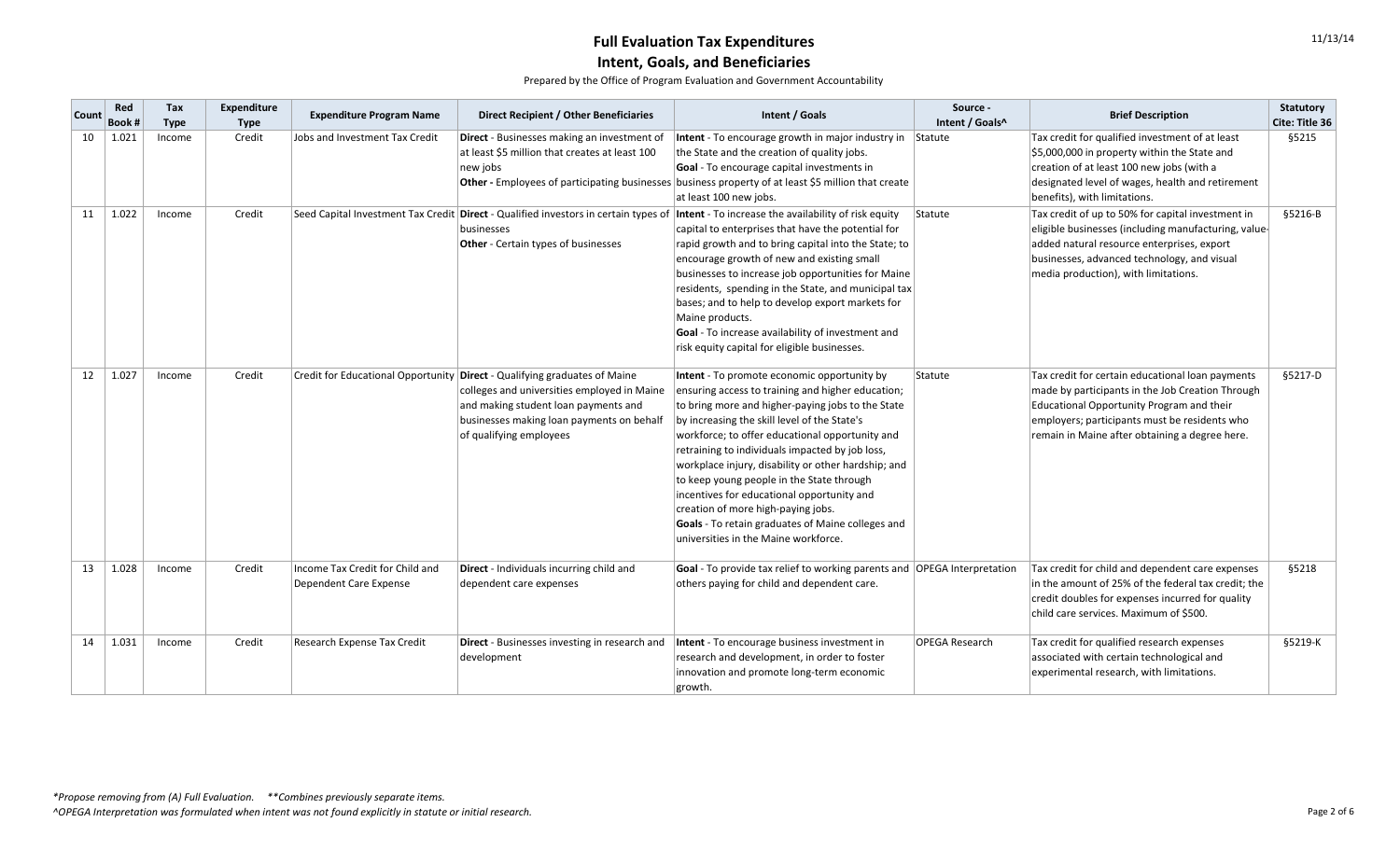| <b>Count</b> | Red<br>Book # | Tax<br><b>Type</b> | <b>Expenditure</b><br><b>Type</b> | <b>Expenditure Program Name</b>                | <b>Direct Recipient / Other Beneficiaries</b>                                                                                                                                                                                                                    | Intent / Goals                                                                                                                                                                                                                                                                                                                                                                                                      | Source -<br>Intent / Goals^                          | <b>Brief Description</b>                                                                                                                                                                                                                                               | <b>Statutory</b><br>Cite: Title 36 |
|--------------|---------------|--------------------|-----------------------------------|------------------------------------------------|------------------------------------------------------------------------------------------------------------------------------------------------------------------------------------------------------------------------------------------------------------------|---------------------------------------------------------------------------------------------------------------------------------------------------------------------------------------------------------------------------------------------------------------------------------------------------------------------------------------------------------------------------------------------------------------------|------------------------------------------------------|------------------------------------------------------------------------------------------------------------------------------------------------------------------------------------------------------------------------------------------------------------------------|------------------------------------|
| 15           | 1.033         | Income             | Credit                            | High-Technology Investment Tax<br>Credit       | Direct - Individuals or businesses purchasing<br>or leasing eligible equipment for use in high-<br>technology activity; lessors of such<br>equipment<br><b>Other</b> - Individuals using Internet access<br>services and advanced telecommunications<br>services | Intent - To encourage development in the high-<br>technology industry, including computer software<br>and equipment design and production, and<br>provision of Internet access and advanced<br>telecommunications services.                                                                                                                                                                                         | Statute; Legislative<br><b>History (Bill Summary</b> | Tax credit for costs of eligible equipment used in<br>certain high technology activities, including the<br>design and production of computer software and<br>equipment, and the provision of Internet and<br>telecommunications services, with limitations.            | §5219-M                            |
| 16           | 1.036         | Income             | Credit                            | Properties                                     | Credit for Rehabilitation of Historic Direct - Taxpayers who invest in the<br>rehabilitation of Historic Properties<br><b>Other</b> - Municipalities where projects are<br>located (new jobs, increased property tax<br>valuation); construction industry        | Intent - To support redevelopment of historic<br>properties and increased economic activity.<br><b>Goals</b> - To promote historic preservation; to create Legislative Record)<br>jobs (construction industry and permanent jobs in<br>restored property); to redevelop "downtown"<br>properties for business and affordable housing; to<br>increase economic activity in local communities.                        | Legislative History<br>(Public Testimony,            | Income tax credit for expenditures in<br>rehabilitation of certified historic properties, with<br>limitations. Fiscal impact is expected to increase<br>$\vert$ \$1.4 million in FY17 and perhaps more in future<br>years as a result of recently enacted legislation. | §5219-BB                           |
| 17           | 1.037         | Income             | Credit                            | <b>Earned Income Credit</b>                    | <b>Direct</b> - Taxpayers with low to moderate<br>incomes                                                                                                                                                                                                        | Intent - To assist in encouraging people to obtain<br>employment, reducing the unemployment rate<br>and reducing the welfare rolls (federal EITC).                                                                                                                                                                                                                                                                  | <b>OPEGA Research</b>                                | Tax credit equal to 4% of the federal earned<br>income tax credit (EITC) received that year; EITC is<br>a credit for individuals who have earned income<br>under a certain limit.                                                                                      | §5219-S                            |
| 19           | 1.040         | Income             | Credit                            | Tax Benefits for Media Production<br>Companies | <b>Direct</b> - Visual media production companies<br><b>Other</b> - Maine film industry and its<br>employees; communities where productions<br>are located                                                                                                       | Intent - To grow the visual media production<br>industry by attracting productions to Maine.<br>Goal - To encourage media production companies<br>to locate film productions in Maine.                                                                                                                                                                                                                              | Legislative History (Bill<br>Summary)                | Tax credit (5% of nonwage production expenses, if<br>>\$75,000) and reimbursement (12% of production<br>wages) for certified productions of visual media<br>production companies.                                                                                      | §5219-Y<br>§6902                   |
| 20           | 1.041         | Income             | Credit                            | <b>Dental Care Access Credit</b>               | <b>Direct</b> - Dentists practicing in underserved<br>areas of the state<br><b>Other</b> - Individuals in need of dental care in<br>underserved areas of the State                                                                                               | Intent - To preserve public health and safety.<br>Goal - To encourage dentists to locate in areas of<br>the State with a shortage of dental practitioners.                                                                                                                                                                                                                                                          | Legislative History<br>(Public Law)                  | Tax credit (not to exceed \$15,000) for a limited<br>number of licensed dentists who agree to practice<br>in underserved areas of the state for at least 5<br>years and are certified eligible by the State's oral<br>health program; ends in 2020.                    | §5219-DD                           |
| 21           | 1.042         | Income             | Credit                            | New Markets Capital Investment<br>Credit       | <b>Direct</b> - Qualified investors in eligible<br>businesses in low-income communities<br><b>Other</b> - Eligible businesses in low-income<br>communities; qualified community<br>development entities                                                          | Intent - To promote economic development by<br>encouraging major investments in qualified<br>businesses and developments located in<br>economically distressed areas of the State; to<br>preserve jobs and make the State more<br>competitive in the attraction of investment<br>capital.<br><b>Goal</b> - To encourage major new investments in<br>qualified businesses in low-income communities in<br>the State. | Statute                                              | Tax credits of up to 39% of a project's total cost<br>for qualified equity investments in low-income<br>community businesses made via a community<br>development entity, with limitations.                                                                             | §5219-HH                           |
| 22           | 1.043         | Income             | Credit                            | <b>Credit for Wellness Programs</b>            | Direct - Small Businesses (< 20 employees)<br><b>Other</b> - Employees of small businesses                                                                                                                                                                       | <b>Goal</b> - To encourage small businesses to provide<br>employee wellness programs.                                                                                                                                                                                                                                                                                                                               | <b>OPEGA Interpretation</b>                          | Tax credit to employers with 20 or fewer<br>employees for expenditures on wellness programs<br>up to \$2,000.                                                                                                                                                          | §5219-FF                           |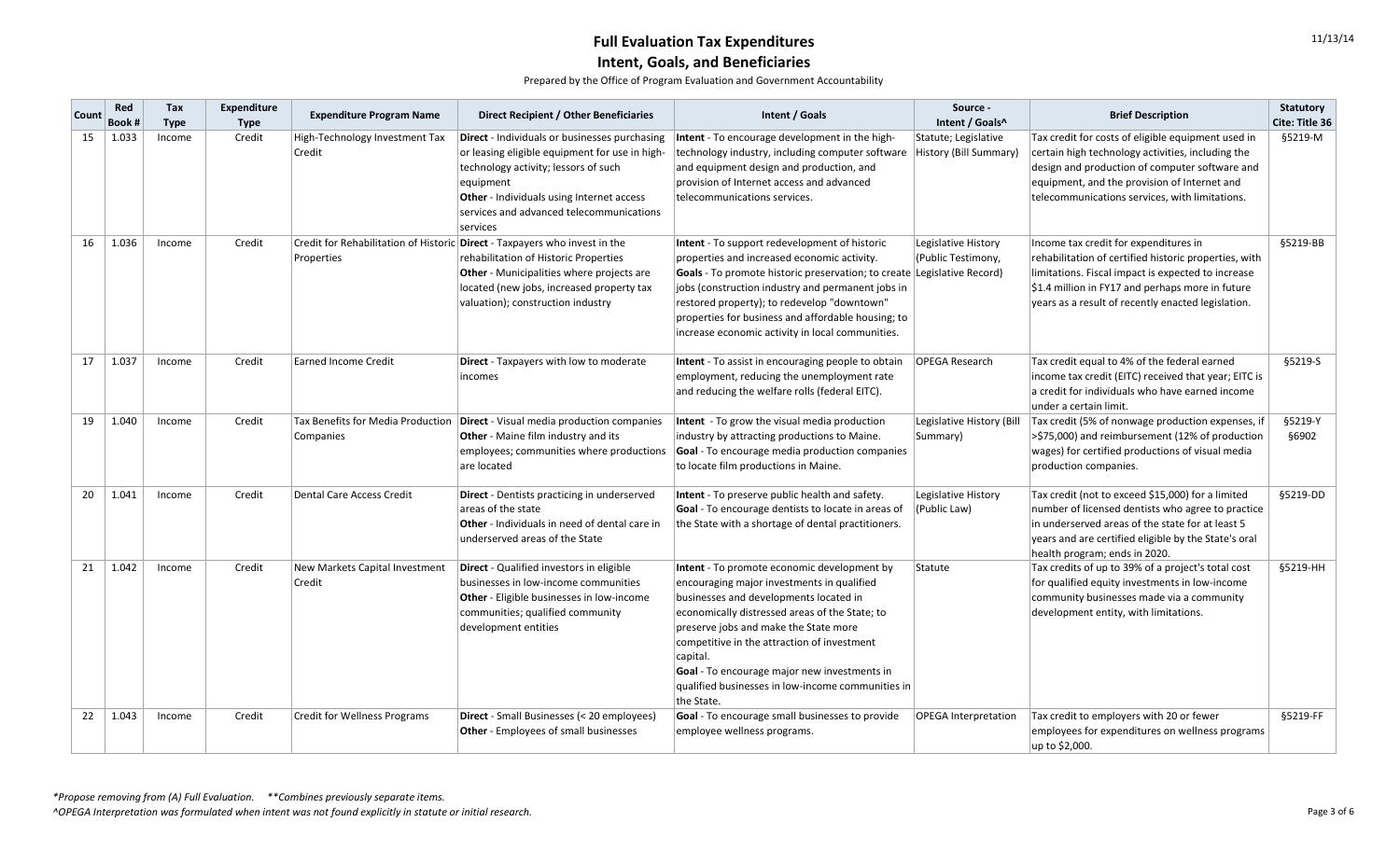| <b>Count</b> | Red<br><b>Book #</b> | Tax<br><b>Type</b>  | Expenditure<br><b>Type</b> | <b>Expenditure Program Name</b>                                                                            | Direct Recipient / Other Beneficiaries                                                                                                                   | Intent / Goals                                                                                                                                                                                                                                                                                                                                                                                                                                                                                                                               | Source -<br>Intent / Goals^           | <b>Brief Description</b>                                                                                                                                                                                                                                                                                                                                                                                                    | <b>Statutory</b><br><b>Cite: Title 36</b> |
|--------------|----------------------|---------------------|----------------------------|------------------------------------------------------------------------------------------------------------|----------------------------------------------------------------------------------------------------------------------------------------------------------|----------------------------------------------------------------------------------------------------------------------------------------------------------------------------------------------------------------------------------------------------------------------------------------------------------------------------------------------------------------------------------------------------------------------------------------------------------------------------------------------------------------------------------------------|---------------------------------------|-----------------------------------------------------------------------------------------------------------------------------------------------------------------------------------------------------------------------------------------------------------------------------------------------------------------------------------------------------------------------------------------------------------------------------|-------------------------------------------|
| 23           | 1.044                | Income              | Credit                     | Maine Fishery Infrastructure<br><b>Investment Tax Credit</b>                                               | <b>Direct</b> - Investors in public fishery<br>infrastructure projects                                                                                   | Goal - To encourage investment in and<br>contributions to infrastructure improvements and<br>facilities that enhance the State's publicly<br>accessible fisheries.                                                                                                                                                                                                                                                                                                                                                                           | Statute                               | Tax credit for up to 50% of investment in eligible<br>fishery infrastructure projects to benefit the<br>public; requires tax credit certificate from the<br>Department of Inland Fisheries and Wildlife.                                                                                                                                                                                                                    | §5216-D                                   |
| 24           | 1.045                | Income              | Credit                     | Innovation Finance Credit*                                                                                 | <b>Direct</b> - Maine Public Employees Retirement<br> System<br>Other - Selected venture capital funds;<br>innovative businesses                         | Intent - To increase available venture capital for<br>innovative businesses.<br>Goal - To encourage MainePERS to invest in high<br>quality venture capital funds that evidence a<br>commitment to seeking investments in the State in<br>the targeted technology sectors and the ability to<br>produce favorable returns.                                                                                                                                                                                                                    | Statute                               | Refundable tax credits may be issued by the<br>Finance Authority of Maine to MainePERS for<br>capital losses associated with venture capital fund<br>investments made by MainePERS. Sunsets in 2029.<br>According to FAME, this credit has never been<br>lused.                                                                                                                                                             | §5219-EE                                  |
| 25           | 1.046                | Income              | Reimbursement              | <b>Employment Tax Increment</b><br>Financing, including certain Job<br><b>Increment Financing Programs</b> | Direct - Businesses locating or expanding in<br>economically distressed areas of the State<br>that create new quality jobs<br><b>Other</b> - Job seekers | Intent - To encourage the creation of net new<br>quality jobs in this State, improve and broaden the<br>tax base, and improve the general economy of the<br>State.<br>Goal - To encourage location of new businesses or<br>expansion of existing businesses, and to<br>encourage the creation of new quality jobs,<br>particularly in economically distressed areas of the<br>State.                                                                                                                                                         | Statute                               | Reimbursement to certain businesses of income<br>tax attributed to qualified employees (those<br>receiving a designated level of wages, health and<br>retirement benefits), subject to limitations<br>including unemployment rates in the area; ends in<br>2028.                                                                                                                                                            | Chapter 917                               |
| 26           | 1.047                | Income              | Credit                     | Shipbuilding Facility Credit*                                                                              | Direct - Shipbuilding businesses investing<br>over \$200 million                                                                                         | Intent - To encourage major investments in<br>shipbuilding facilities in the State in order to<br><b>Other</b> - Employees of participating businesses ensure the long-term survival of the shipbuilding<br>industry in the State; to preserve jobs provided by<br>the industry; to make the state more competitive<br>in the shipbuilding industry and improve the State<br>economy.<br><b>Goal</b> - To encourage major investment in<br>shipbuilding facilities in the State; to retain jobs in<br>ship-building facilities in the State. | Statute                               | Tax credit against withholding taxes for owners of<br>shipbuilding facilities with at least 6,500<br>employees, who invest at least \$200 million<br>related to construction, improvement,<br>modernization or expansion of a 10 acre facility,<br>with limitations. According to the Maine<br>Department of Economic and Community<br>Development, only one business has received this<br>tax credit since it was enacted. | Chapter 919                               |
| 27           |                      | 2.042   Sales & Use | Exemption                  | New Machinery for Experimental<br>Research                                                                 | Direct - Businesses engaging in certain<br>research and development activities                                                                           | Intent - To encourage development of the high<br>technology industry.<br>Goal - To encourage investment in certain<br>research and development activities; to encourage<br>investment in biotechnology applications.                                                                                                                                                                                                                                                                                                                         | Legislative History (Bill<br>Summary) | Sales of machinery and equipment for<br>biotechnology research.                                                                                                                                                                                                                                                                                                                                                             | §1760.32                                  |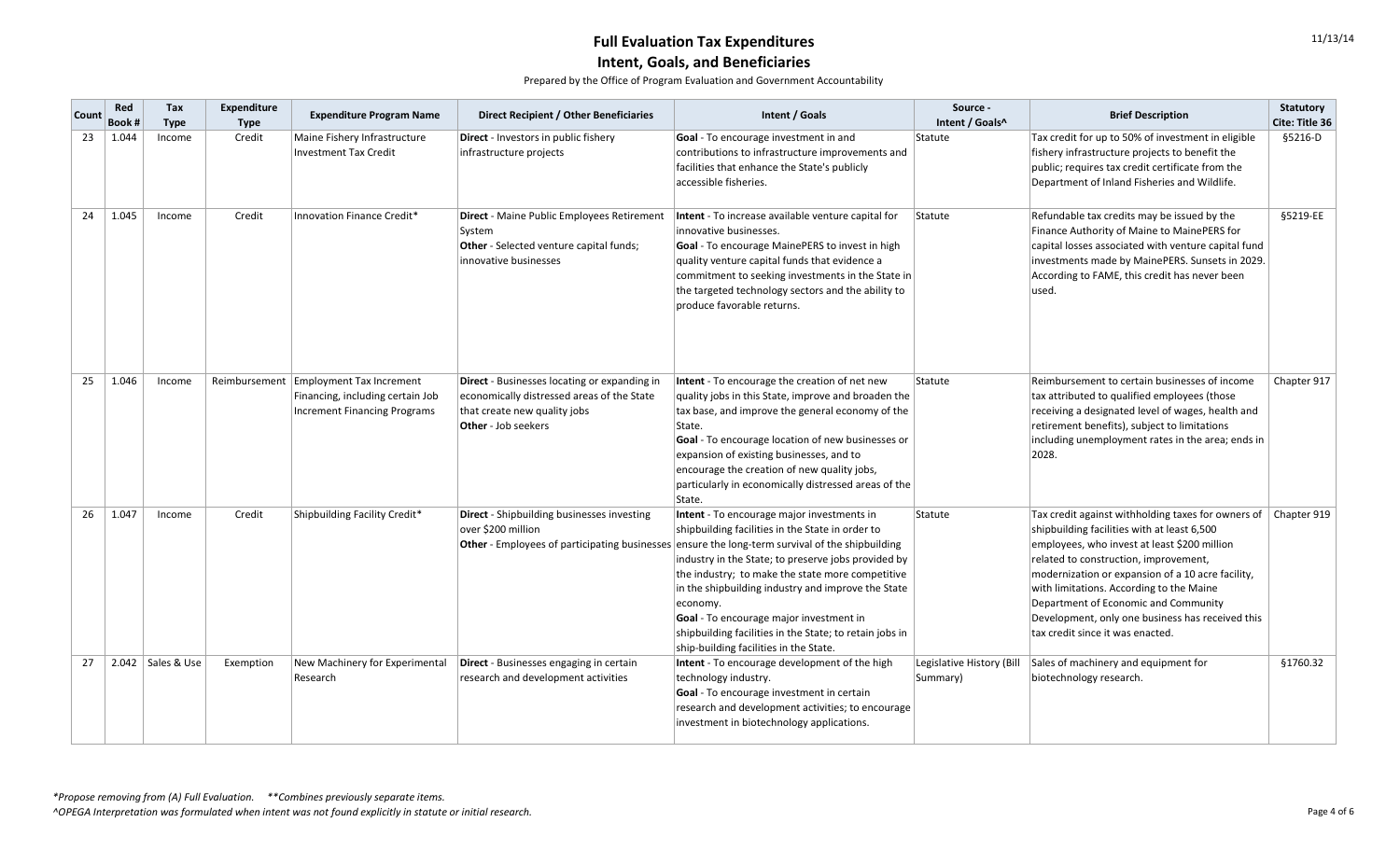| <b>Count</b> | Red<br>Book # | Tax<br><b>Type</b>  | <b>Expenditure</b><br><b>Type</b> | <b>Expenditure Program Name</b>                                                                            | <b>Direct Recipient / Other Beneficiaries</b>                                                                                                                                                                                            | Intent / Goals                                                                                                                                                                                                     | Source -<br>Intent / Goals^                                                           | <b>Brief Description</b>                                                                                                                                                | <b>Statutory</b><br><b>Cite: Title 36</b> |
|--------------|---------------|---------------------|-----------------------------------|------------------------------------------------------------------------------------------------------------|------------------------------------------------------------------------------------------------------------------------------------------------------------------------------------------------------------------------------------------|--------------------------------------------------------------------------------------------------------------------------------------------------------------------------------------------------------------------|---------------------------------------------------------------------------------------|-------------------------------------------------------------------------------------------------------------------------------------------------------------------------|-------------------------------------------|
| 28           | 2.044         | Sales & Use         | Exemption                         | Sales Through Coin Operated<br><b>Vending Machines</b>                                                     | <b>Direct</b> - Businesses with >50% of gross<br>receipts from the retail sale of tangible<br>personal property derived from sales through<br>vending machines.<br><b>Other</b> - Persons buying certain products in<br>vending machines | Goal - To lower administrative burden on vending<br>machine companies.                                                                                                                                             | Maine Revenue<br>Services, Maine State<br><b>Tax Expenditure Report</b><br>(Red Book) | Sales of certain products through vending<br>machines by retailers who make the majority of<br>$\frac{1}{1}$ their sales via vending machines.                          | §1760.34                                  |
| 29           |               | 2.059   Sales & Use | Exemption                         | <b>Railroad Track Materials</b>                                                                            | Direct - Businesses that purchase and instal<br>railroad track materials                                                                                                                                                                 | Goal - To encourage investment in railroad<br>infrastructure.                                                                                                                                                      | Legislative History<br>(Legislative Record)                                           | Sales of railroad track materials for installation on<br>railroad lines within the State.                                                                               | §1760.52                                  |
| 30           | 2.067         | Sales & Use         | Exemption                         | <b>Construction Contracts with</b><br><b>Exempt Organizations: Sales of</b><br>Tangible Personal Property* | Direct - Contractors working for exempt<br>organizations<br><b>Other</b> - Sales tax exempt organizations or<br>government agencies                                                                                                      | Goal - Public policy goal not to tax non-profit<br>organizations or government agencies.                                                                                                                           | <b>OPEGA Interpretation</b>                                                           | Sales of tangible personal property to contractors<br>for incorporation in real property for sale to any<br>sales tax exempt organization or government<br>agency.      | §1760.61                                  |
| 31           |               | 2.107   Sales & Use | Refund                            | Refund of Sales Tax on Purchases<br>of Parts and Supplies for<br>Windjammers                               | Direct - Windjammer cruise businesses<br><b>Other</b> - Tourists and tourism industry                                                                                                                                                    | Intent - To support a specific type of business<br>(windjammers offering overnight passenger<br>cruises) with historical significance and an<br>important role in the State's economy, and to<br>attract visitors. | Legislative History<br>(Legislator Testimony)                                         | Refund of sales tax paid on purchases of parts and<br>supplies for use for operation, repair or<br>maintenance of a windjammer providing<br>commercial cruises.         | §2020                                     |
| 32           | 2.126         | Service<br>Provider | Exemption                         | <b>Basic Cable &amp; Satellite Television</b><br>Service                                                   | <b>Direct</b> - Providers of basic cable and satellite<br>television service<br>Other - Consumers of basic cable and satellite<br>television service                                                                                     | Intent / Goal - Unknown                                                                                                                                                                                            | None Identified                                                                       | Sale of the minimum service that can be<br>purchased from a cable or satellite television<br>supplier.                                                                  | §2551.2                                   |
| 33           | 2.127         | Service<br>Provider | Exemption                         | <b>Certain Telecommunications</b><br>Services                                                              | <b>Direct</b> - Providers of interstate and<br>international telecommunications services<br><b>Other</b> - Consumers of interstate and<br>international telecommunications services                                                      | Intent / Goal - Unknown                                                                                                                                                                                            | None Identified                                                                       | Sales of interstate and international<br>telecommunications services.                                                                                                   | §2557.33<br>§2557.34                      |
| 34           | 2.136         | Other               | Exemption                         | Partial Cigarette Stamp Tax<br><b>Exemption for Licensed</b><br>Distributors                               | <b>Direct</b> - Cigarette distributors<br><b>Other</b> - State (receives assistance in<br>administering the tax)                                                                                                                         | Intent - To facilitate enforcement and<br>implementation of the cigarette tax.<br>Goal - To offset the cost to cigarette distributors of<br>affixing stamps to cigarette packages.                                 | Legislative History<br>(Legislative Record)                                           | Allows licensed cigarette distributors to purchase<br>cigarette stamps with a face value of \$2 at a<br>discount of 1.15%. (General Fund)                               | §4366-A.2                                 |
| 35           | 2.040         | 2.039   Sales & Use | Exemption                         | Air & Water Pollution Control<br>Facilities**                                                              | Direct - Purchasers of air and water pollution<br>control facilities and related materials and<br>equipment                                                                                                                              | Goal - To encourage investment in air and water<br>pollution control facilities; to facilitate compliance<br>with environmental regulations.                                                                       | <b>OPEGA Interpretation</b>                                                           | Sales of certified air and water pollution control<br>facilities and parts or accessories, construction<br>materials, and chemicals or supplies of these<br>facilities. | §1760.29<br>§1760.30                      |
| 36           | <b>NA</b>     | Service<br>Provider | Exemption                         | <b>Construction Contracts with</b><br><b>Exempt Organizations: Sales of</b><br><b>Fabrication Service*</b> | <b>Direct</b> - Contractors working for exempt<br>organizations<br>Other - Sales tax exempt organizations or<br>government agencies                                                                                                      | Goal - Public policy goal not to tax non-profit<br>organizations or government agencies.                                                                                                                           | <b>OPEGA Interpretation</b>                                                           | Sales of fabrication services to contractors for<br>incorporation in real property for sale to any sales<br>tax exempt organization or government agency.               | §2557.31                                  |